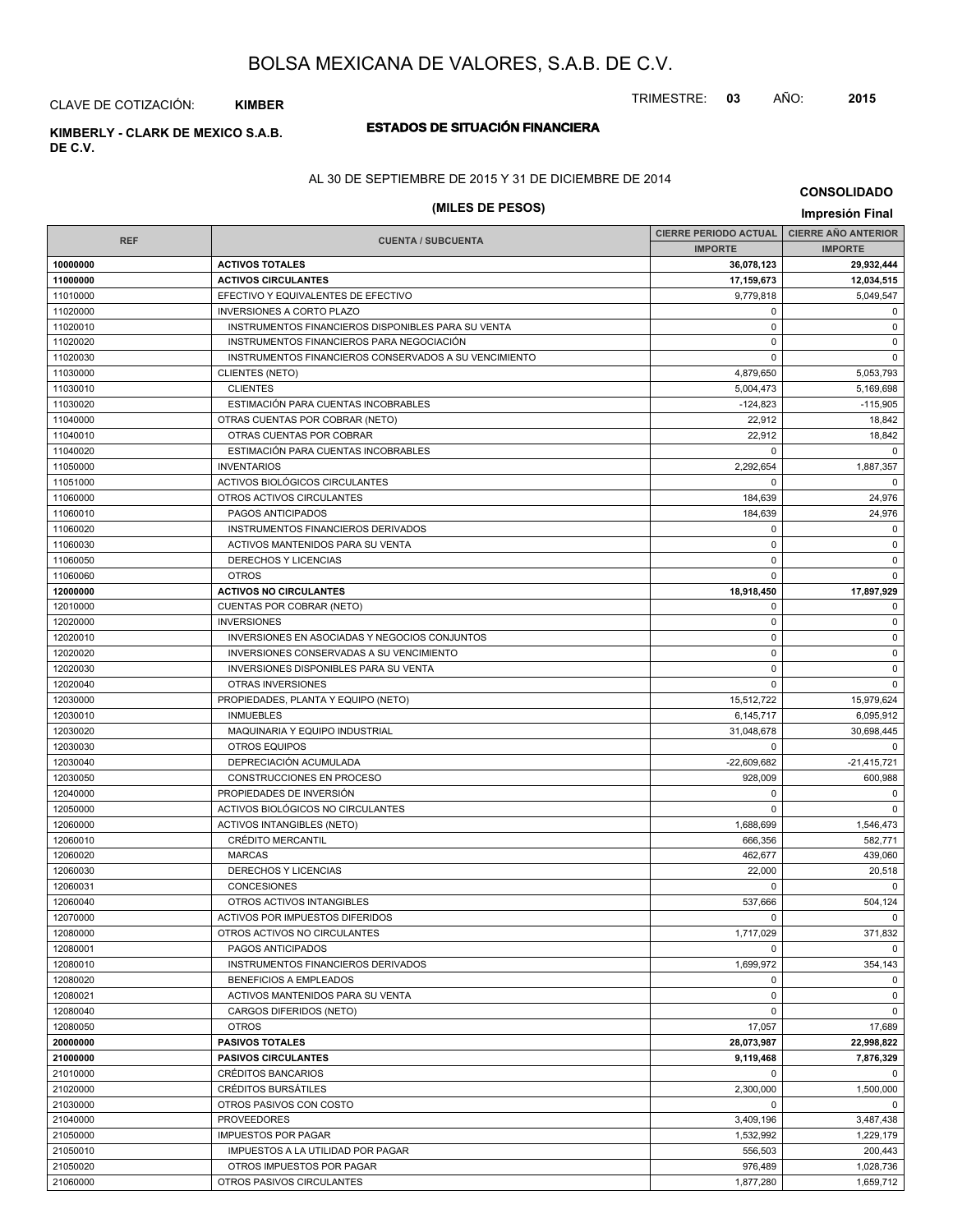TRIMESTRE: **03** AÑO: **2015**

# **ESTADOS DE SITUACIÓN FINANCIERA KIMBERLY - CLARK DE MEXICO S.A.B.** CLAVE DE COTIZACIÓN: **KIMBER**

**DE C.V.**

#### AL 30 DE SEPTIEMBRE DE 2015 Y 31 DE DICIEMBRE DE 2014

## **(MILES DE PESOS) Impresión Final**

| <b>REF</b> | <b>CUENTA / SUBCUENTA</b>                                                                | <b>CIERRE PERIODO ACTUAL</b> | <b>CIERRE AÑO ANTERIOR</b> |
|------------|------------------------------------------------------------------------------------------|------------------------------|----------------------------|
|            |                                                                                          | <b>IMPORTE</b>               | <b>IMPORTE</b>             |
| 21060010   | <b>INTERESES POR PAGAR</b>                                                               | 189,627                      | 136,631                    |
| 21060020   | INSTRUMENTOS FINANCIEROS DERIVADOS                                                       | $\Omega$                     | $\mathbf 0$                |
| 21060030   | <b>INGRESOS DIFERIDOS</b>                                                                | $\Omega$                     | $\Omega$                   |
| 21060050   | <b>BENEFICIOS A EMPLEADOS</b>                                                            | 1,067,509                    | 925,085                    |
| 21060060   | <b>PROVISIONES</b>                                                                       | 265,213                      | 202,872                    |
| 21060061   | PASIVOS RELACIONADOS CON ACTIVOS MANTENIDOS PARA SU VENTA CIRCULANTES                    | $\Omega$                     | $\Omega$                   |
| 21060080   | <b>OTROS</b>                                                                             | 354,931                      | 395,124                    |
| 22000000   | <b>PASIVOS NO CIRCULANTES</b>                                                            | 18,954,519                   | 15,122,493                 |
| 22010000   | <b>CRÉDITOS BANCARIOS</b>                                                                | $\Omega$                     | $\Omega$                   |
| 22020000   | <b>CRÉDITOS BURSÁTILES</b>                                                               | 17,097,409                   | 13,086,817                 |
| 22030000   | OTROS PASIVOS CON COSTO                                                                  | $\mathbf 0$                  | $\mathbf 0$                |
| 22040000   | PASIVOS POR IMPUESTOS DIFERIDOS                                                          | 1,544,859                    | 1,712,511                  |
| 22050000   | OTROS PASIVOS NO CIRCULANTES                                                             | 312,251                      | 323,165                    |
| 22050010   | <b>INSTRUMENTOS FINANCIEROS DERIVADOS</b>                                                | 101.005                      | 134,718                    |
| 22050020   | <b>INGRESOS DIFERIDOS</b>                                                                | $\Omega$                     | $\Omega$                   |
| 22050040   | <b>BENEFICIOS A EMPLEADOS</b>                                                            | 147,163                      | 124,364                    |
| 22050050   | <b>PROVISIONES</b>                                                                       | $\Omega$                     | $\mathbf 0$                |
| 22050051   | PASIVOS RELACIONADOS CON ACTIVOS MANTENIDOS PARA SU VENTA NO CIRCULANTES                 | $\Omega$                     | $\Omega$                   |
| 22050070   | <b>OTROS</b>                                                                             | 64,083                       | 64,083                     |
| 30000000   | <b>CAPITAL CONTABLE</b>                                                                  | 8,004,136                    | 6,933,622                  |
| 30010000   | CAPITAL CONTABLE DE LA PARTICIPACIÓN CONTROLADORA                                        | 8,004,136                    | 6,933,622                  |
| 30030000   | <b>CAPITAL SOCIAL</b>                                                                    | 2,871,432                    | 2,874,706                  |
| 30040000   | <b>ACCIONES RECOMPRADAS</b>                                                              | 0                            | $\mathbf 0$                |
| 30050000   | PRIMA EN EMISIÓN DE ACCIONES                                                             | $\mathbf 0$                  | $\mathbf 0$                |
| 30060000   | APORTACIONES PARA FUTUROS AUMENTOS DE CAPITAL                                            | $\Omega$                     | $\mathbf 0$                |
| 30070000   | OTRO CAPITAL CONTRIBUIDO                                                                 | $\Omega$                     | $\Omega$                   |
| 30080000   | UTILIDADES RETENIDAS (PERDIDAS ACUMULADAS)                                               | 4,824,386                    | 4,106,644                  |
| 30080010   | <b>RESERVA LEGAL</b>                                                                     | 2,193                        | 2,193                      |
| 30080020   | <b>OTRAS RESERVAS</b>                                                                    | $\Omega$                     | $\Omega$                   |
| 30080030   | RESULTADOS DE EJERCICIOS ANTERIORES                                                      | 1,700,852                    | 560,333                    |
| 30080040   | <b>RESULTADO DEL EJERCICIO</b>                                                           | 3.121.341                    | 3,544,118                  |
| 30080050   | <b>OTROS</b>                                                                             | $\mathbf 0$                  | $\mathbf 0$                |
| 30090000   | OTROS RESULTADOS INTEGRALES ACUMULADOS (NETOS DE IMPUESTOS)                              | 308,318                      | -47,728                    |
| 30090010   | GANANCIAS POR REVALUACIÓN DE PROPIEDADES                                                 | $\Omega$                     | $\Omega$                   |
| 30090020   | GANANCIAS (PERDIDAS) ACTUARIALES POR OBLIGACIONES LABORALES                              | $-88,373$                    | $-88,373$                  |
| 30090030   | RESULTADO POR CONVERSIÓN DE MONEDAS EXTRANJERAS                                          | 317,116                      | 145,682                    |
| 30090040   | CAMBIOS EN LA VALUACIÓN DE ACTIVOS FINANCIEROS DISPONIBLES PARA SU VENTA                 | $\Omega$                     | $\Omega$                   |
| 30090050   | CAMBIOS EN LA VALUACIÓN DE INSTRUMENTOS FINANCIEROS DERIVADOS                            | 79,575                       | $-105,037$                 |
| 30090060   | CAMBIOS EN EL VALOR RAZONABLE DE OTROS ACTIVOS                                           | $\mathbf 0$                  | $\mathbf 0$                |
| 30090070   | PARTICIPACIÓN EN OTROS RESULTADOS INTEGRALES DE ASOCIADAS Y NEGOCIOS<br><b>CONJUNTOS</b> | $\mathbf 0$                  | $\mathbf 0$                |
| 30090080   | OTROS RESULTADOS INTEGRALES                                                              | $\mathbf 0$                  | $\mathbf 0$                |
| 30020000   | CAPITAL CONTABLE DE LA PARTICIPACIÓN NO CONTROLADORA                                     | $\Omega$                     | $\mathbf 0$                |
|            |                                                                                          |                              |                            |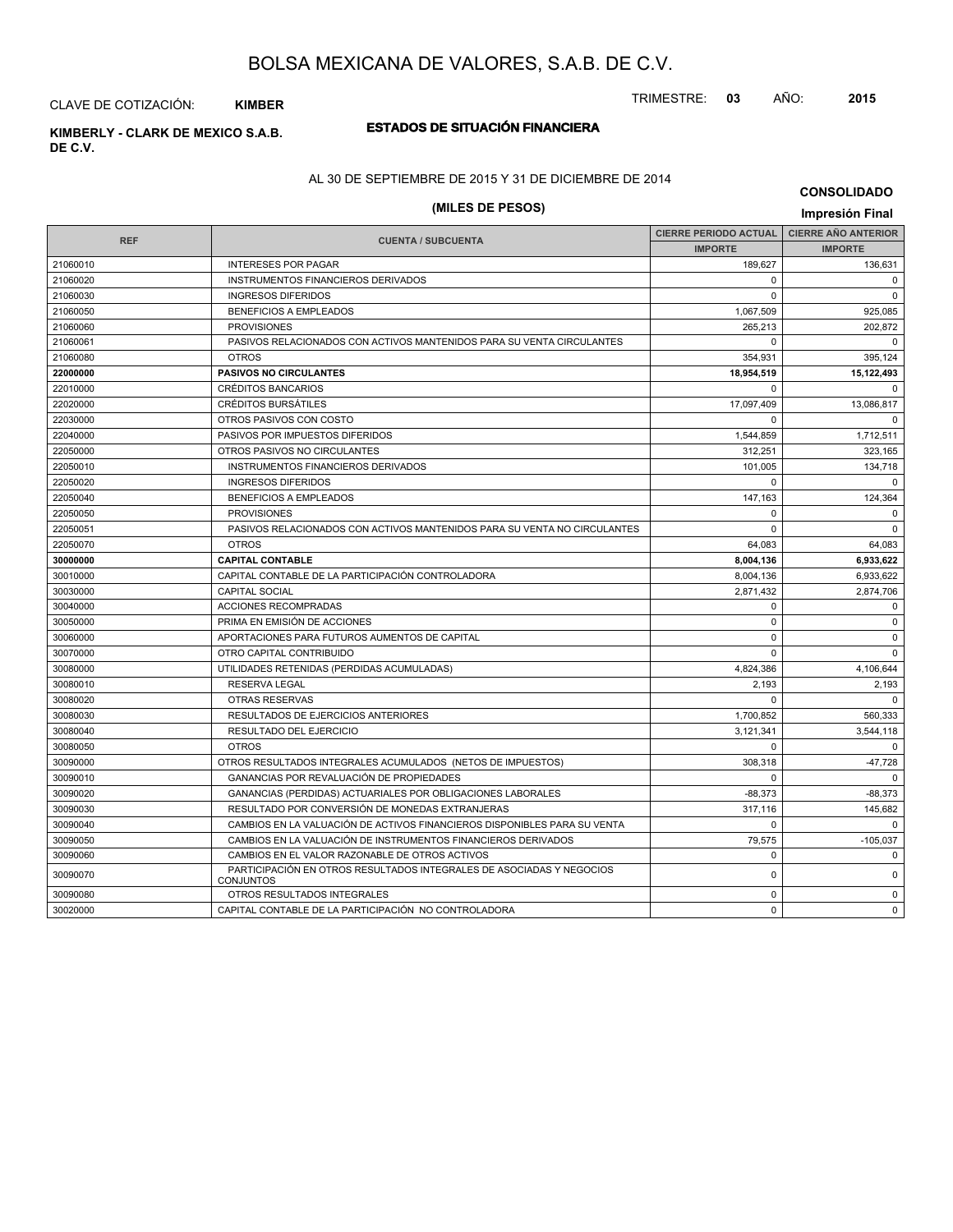TRIMESTRE: **03** AÑO: **2015**

## CLAVE DE COTIZACIÓN: **KIMBER**

# **DE C.V.**

## **ESTADOS DE SITUACIÓN FINANCIERA KIMBERLY - CLARK DE MEXICO S.A.B. DATOS INFORMATIVOS**

AL 30 DE SEPTIEMBRE DE 2015 Y 31 DE DICIEMBRE DE 2014

## **(MILES DE PESOS) Impresión Final**

|                                             | <b>CIERRE PERIODO ACTUAL</b> | <b>CIERRE AÑO ANTERIOR</b> |
|---------------------------------------------|------------------------------|----------------------------|
|                                             | <b>IMPORTE</b>               | <b>IMPORTE</b>             |
| PASIVOS MONEDA EXTRANJERA CORTO PLAZO       | 2,080,031                    | 2,080,930                  |
| PASIVOS MONEDA EXTRANJERA LARGO PLAZO       | 8,455,000                    | 3,687,500                  |
| CAPITAL SOCIAL NOMINAL                      | 8,444                        | 8,454                      |
| CAPITAL SOCIAL POR ACTUALIZACIÓN            | 2,862,988                    | 2,866,252                  |
| FONDOS PARA PENSIONES Y PRIMA DE ANTIGÜEDAD | 370,122                      | 370,168                    |
| NUMERO DE FUNCIONARIOS (*)                  |                              | 0                          |
| NUMERO DE EMPLEADOS (*)                     | 2,688                        | 2,644                      |
| NUMERO DE OBREROS (*)                       | 5,323                        | 5,254                      |
| NUMERO DE ACCIONES EN CIRCULACIÓN (*)       | 3,095,561,405                | 3,099,090,878              |
| NUMERO DE ACCIONES RECOMPRADAS (*)          | 31,296,071                   | 42,013,650                 |
| EFECTIVO RESTRINGIDO (1)                    |                              | 0                          |
| DEUDA DE ASOCIADAS GARANTIZADA              | 0                            | 0                          |
|                                             | <b>CONCEPTOS</b>             |                            |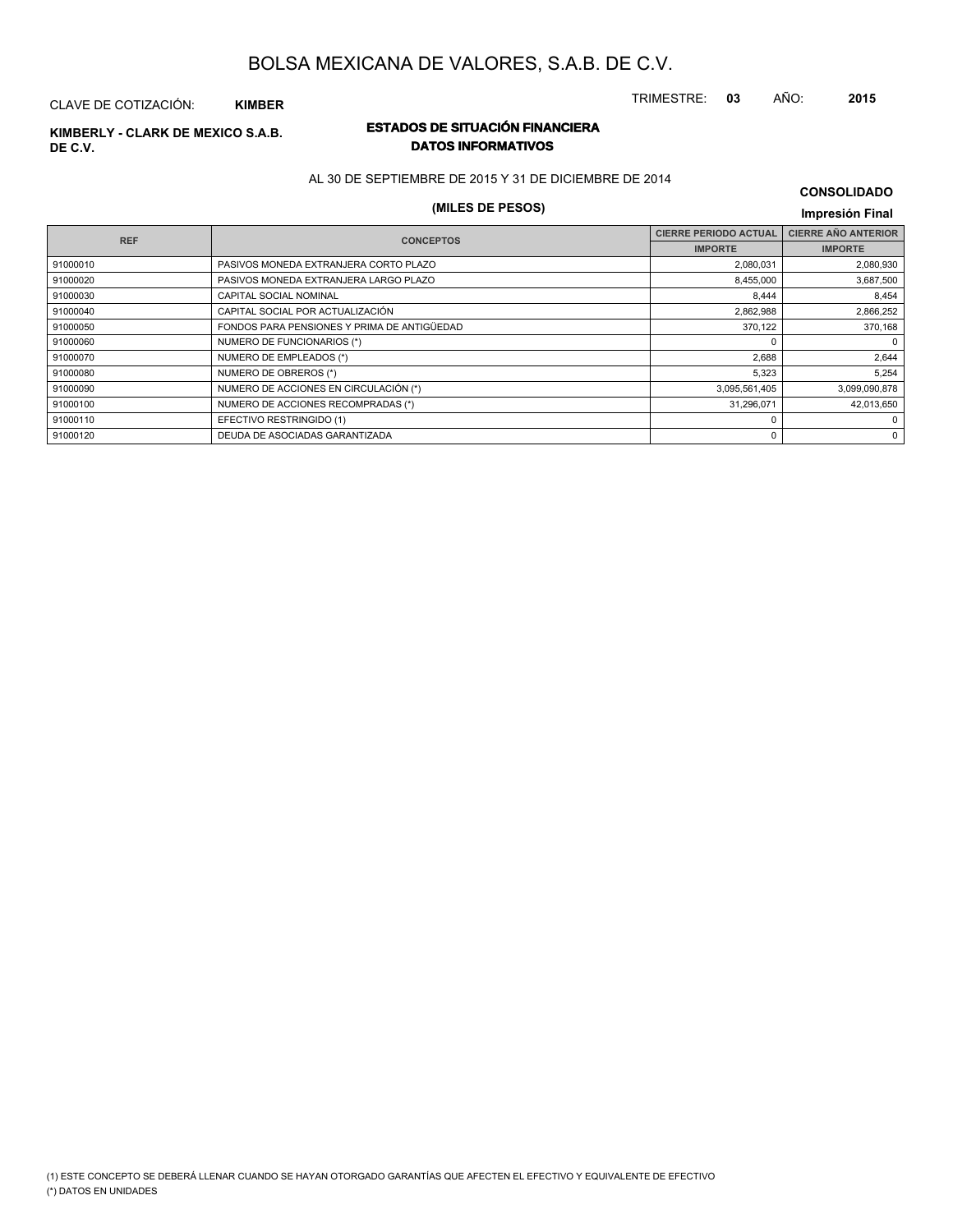**KIMBERLY - CLARK DE MEXICO S.A.B. DE C.V.** CLAVE DE COTIZACIÓN: **KIMBER** TRIMESTRE: **03** AÑO: **2015**

## **ESTADOS DE RESULTADOS**

#### **CONSOLIDADO**

## POR LOS PERIODOS DE NUEVE Y TRES MESES TERMINADOS AL 30 DE SEPTIEMBRE DE 2015 Y 2014

|            | (MILES DE PESOS)                                                              |                   |                  |                     | Impresión Final  |  |
|------------|-------------------------------------------------------------------------------|-------------------|------------------|---------------------|------------------|--|
|            |                                                                               | <b>AÑO ACTUAL</b> |                  | <b>AÑO ANTERIOR</b> |                  |  |
| <b>REF</b> | <b>CUENTA / SUBCUENTA</b>                                                     | <b>ACUMULADO</b>  | <b>TRIMESTRE</b> | <b>ACUMULADO</b>    | <b>TRIMESTRE</b> |  |
| 40010000   | <b>INGRESOS NETOS</b>                                                         | 23.723.124        | 7,932,360        | 21,468,589          | 6,924,408        |  |
| 40010010   | <b>SERVICIOS</b>                                                              | $\mathbf 0$       | $\Omega$         | $\mathbf 0$         | $\mathbf 0$      |  |
| 40010020   | <b>VENTA DE BIENES</b>                                                        | 23,723,124        | 7,932,360        | 21,468,589          | 6,924,408        |  |
| 40010030   | <b>INTERESES</b>                                                              | $\mathbf 0$       | $\Omega$         | $\mathbf 0$         | $\mathbf 0$      |  |
| 40010040   | <b>REGALIAS</b>                                                               | $\mathbf 0$       | $\mathbf 0$      | $\mathbf 0$         | $\mathbf 0$      |  |
| 40010050   | <b>DIVIDENDOS</b>                                                             | $\mathsf 0$       | $\mathbf 0$      | $\mathbf 0$         | $\mathbf 0$      |  |
| 40010060   | ARRENDAMIENTO                                                                 | $\mathbf 0$       | $\mathbf 0$      | $\mathbf 0$         | $\mathbf 0$      |  |
| 40010061   | CONSTRUCCIÓN                                                                  | $\mathbf 0$       | $\Omega$         | $\mathbf 0$         | $\mathbf 0$      |  |
| 40010070   | <b>OTROS</b>                                                                  | $\mathbf 0$       | $\mathbf 0$      | $\mathbf 0$         | $\mathbf 0$      |  |
| 40020000   | <b>COSTO DE VENTAS</b>                                                        | 14,632,072        | 4,892,543        | 13,513,368          | 4,434,835        |  |
| 40021000   | UTILIDAD (PÉRDIDA) BRUTA                                                      | 9.091.052         | 3,039,817        | 7,955,221           | 2,489,573        |  |
| 40030000   | <b>GASTOS GENERALES</b>                                                       | 3,934,255         | 1,309,734        | 3,583,890           | 1,157,015        |  |
| 40040000   | UTILIDAD (PÉRDIDA) ANTES DE OTROS INGRESOS Y GASTOS, NETO                     | 5,156,797         | 1,730,083        | 4,371,331           | 1,332,558        |  |
| 40050000   | OTROS INGRESOS Y (GASTOS), NETO                                               | 0                 | $\mathbf{0}$     | $\mathbf{0}$        | 0                |  |
| 40060000   | UTILIDAD (PÉRDIDA) DE OPERACIÓN (*)                                           | 5,156,797         | 1,730,083        | 4,371,331           | 1,332,558        |  |
| 40070000   | <b>INGRESOS FINANCIEROS</b>                                                   | 169,490           | 54,826           | 164,619             | 35,164           |  |
| 40070010   | <b>INTERESES GANADOS</b>                                                      | 164,494           | 61.629           | 164,619             | 43,507           |  |
| 40070020   | UTILIDAD POR FLUCTUACIÓN CAMBIARIA, NETO                                      | 4,996             | $-6,803$         | 0                   | $-8,343$         |  |
| 40070030   | UTILIDAD POR DERIVADOS, NETO                                                  | 0                 | $\mathbf 0$      | $\pmb{0}$           | $\mathbf 0$      |  |
| 40070040   | UTILIDAD POR CAMBIOS EN VALOR RAZONABLE DE INSTRUMENTOS<br><b>FINANCIEROS</b> | $\mathbf 0$       | $\Omega$         | $\Omega$            | $\Omega$         |  |
| 40070050   | OTROS INGRESOS FINANCIEROS                                                    | $\mathbf 0$       | $\Omega$         | $\Omega$            | $\mathbf 0$      |  |
| 40080000   | <b>GASTOS FINANCIEROS</b>                                                     | 800,795           | 283,098          | 692,336             | 277,113          |  |
| 40080010   | INTERESES DEVENGADOS A CARGO                                                  | 800,795           | 283,098          | 673,428             | 258,205          |  |
| 40080020   | PÉRDIDA POR FLUCTUACIÓN CAMBIARIA, NETO                                       | $\mathbf 0$       | $\mathbf 0$      | 18,908              | 18,908           |  |
| 40080030   | PÉRDIDA POR DERIVADOS, NETO                                                   | $\mathbf 0$       | $\mathbf 0$      | 0                   | 0                |  |
| 40080050   | PÉRDIDA POR CAMBIOS EN VALOR RAZONABLE DE INSTRUMENTOS<br><b>FINANCIEROS</b>  | $\mathsf 0$       | $\mathbf 0$      | $\mathbf 0$         | $\mathbf{0}$     |  |
| 40080060   | OTROS GASTOS FINANCIEROS                                                      | 0                 | $\mathbf 0$      | $\mathbf 0$         | $\mathbf 0$      |  |
| 40090000   | <b>INGRESOS (GASTOS) FINANCIEROS NETO</b>                                     | $-631,305$        | -228,272         | 527,717             | $-241,949$       |  |
| 40100000   | PARTICIPACIÓN EN LOS RESULTADOS DE ASOCIADAS Y NEGOCIOS<br><b>CONJUNTOS</b>   | $\mathbf 0$       | $\mathbf 0$      | $\mathbf 0$         | $\mathbf 0$      |  |
| 40110000   | UTILIDAD (PÉRDIDA) ANTES DE IMPUESTOS A LA UTILIDAD                           | 4,525,492         | 1,501,811        | 3,843,614           | 1,090,609        |  |
| 40120000   | <b>IMPUESTOS A LA UTILIDAD</b>                                                | 1,404,151         | 464,702          | 1,184,955           | 330,665          |  |
| 40120010   | <b>IMPUESTO CAUSADO</b>                                                       | 1.643.618         | 560.163          | 1,178,093           | 342.297          |  |
| 40120020   | <b>IMPUESTO DIFERIDO</b>                                                      | $-239,467$        | $-95,461$        | 6,862               | $-11,632$        |  |
| 40130000   | UTILIDAD (PÉRDIDA) DE LAS OPERACIONES CONTINUAS                               | 3,121,341         | 1,037,109        | 2,658,659           | 759,944          |  |
| 40140000   | UTILIDAD (PÉRDIDA) DE LAS OPERACIONES DISCONTINUAS, NETO                      | $\mathbf 0$       | $\Omega$         | $\Omega$            | $\Omega$         |  |
| 40150000   | UTILIDAD (PÉRDIDA) NETA                                                       | 3,121,341         | 1,037,109        | 2,658,659           | 759,944          |  |
| 40160000   | PARTICIPACIÓN NO CONTROLADORA EN LA UTILIDAD (PÉRDIDA) NETA                   | $\mathbf 0$       | $\mathbf 0$      | $\mathbf 0$         | $\Omega$         |  |
| 40170000   | PARTICIPACIÓN CONTROLADORA EN LA UTILIDAD (PÉRDIDA) NETA                      | 3.121.341         | 1.037.109        | 2.658.659           | 759.944          |  |
|            |                                                                               |                   |                  |                     |                  |  |
| 40180000   | UTILIDAD (PÉRDIDA) NETA BÁSICA POR ACCIÓN                                     | 1.01              | 0.34             | 0.85                | 0.24             |  |
| 40190000   | UTILIDAD (PÉRDIDA) NETA POR ACCIÓN DILUIDA                                    | $\mathbf 0$       | $\Omega$         | 0.00                | 0.00             |  |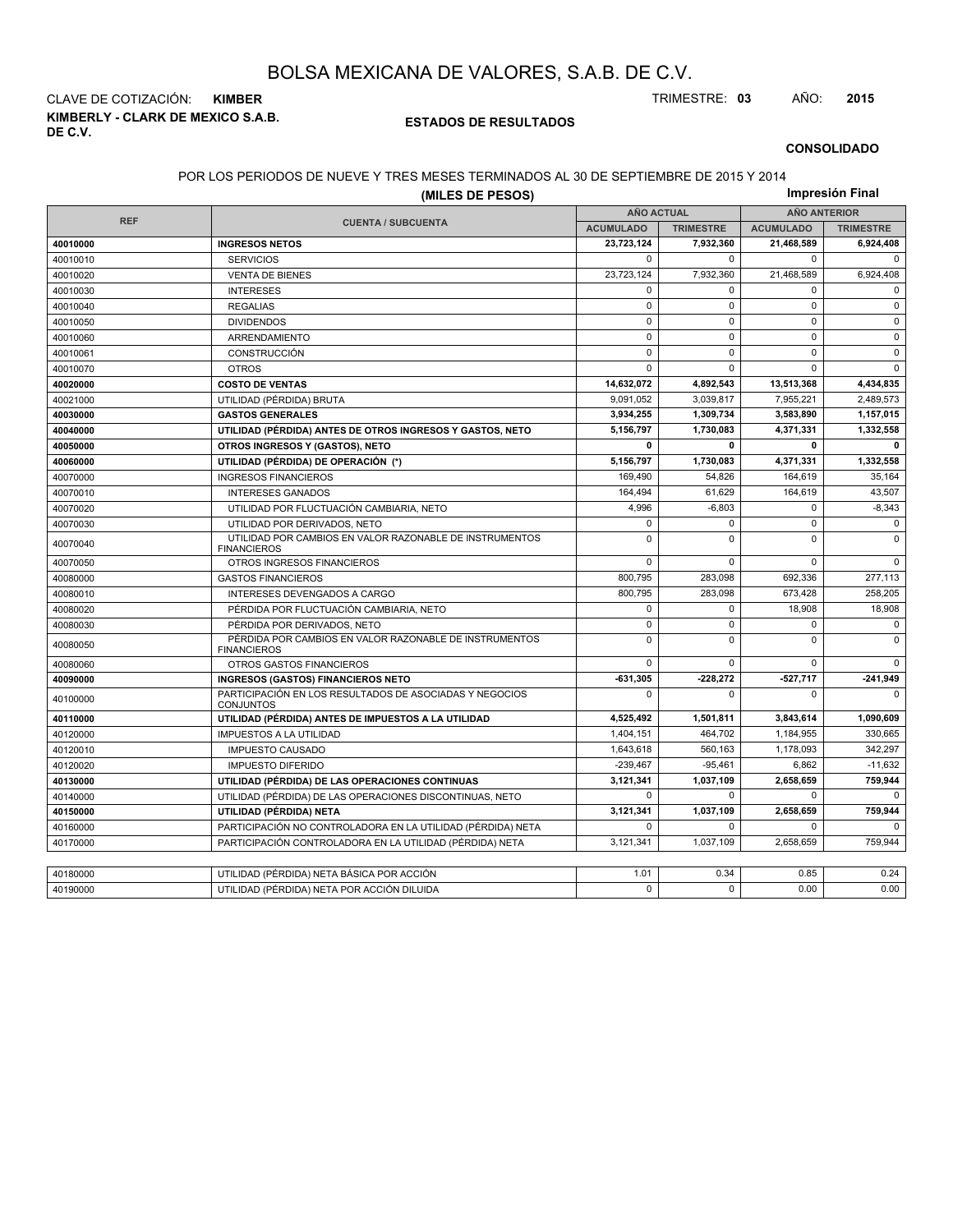**KIMBERLY - CLARK DE MEXICO S.A.B. DE C.V.** CLAVE DE COTIZACIÓN: **KIMBER** TRIMESTRE: **03** AÑO: **2015**

<sup>40310000</sup> UTILIDAD (PÉRDIDA) INTEGRAL ATRIBUIBLE A LA PARTICIPACIÓN CONTROLADORA

## **ESTADOS DEL RESULTADO INTEGRAL (NETOS DE IMPUESTOS)**

3,477,387 1,278,546 2,668,727 880,145

#### **CONSOLIDADO**

#### POR LOS PERIODOS DE NUEVE Y TRES MESES TERMINADOS AL 30 DE SEPTIEMBRE DE 2015 Y 2014

**(MILES DE PESOS)**

**Impresión Final**

|            | ,=== == . === .                                                                                 |                   |                  |                     |                  |  |
|------------|-------------------------------------------------------------------------------------------------|-------------------|------------------|---------------------|------------------|--|
| <b>REF</b> |                                                                                                 | <b>AÑO ACTUAL</b> |                  | <b>AÑO ANTERIOR</b> |                  |  |
|            | <b>CUENTA / SUBCUENTA</b>                                                                       | <b>ACUMULADO</b>  | <b>TRIMESTRE</b> | <b>ACUMULADO</b>    | <b>TRIMESTRE</b> |  |
| 40200000   | UTILIDAD (PÉRDIDA) NETA                                                                         | 3,121,341         | 1,037,109        | 2,658,659           | 759,944          |  |
|            | PARTIDAS QUE NO SERAN RECLASIFICADAS A RESULTADOS                                               |                   |                  |                     |                  |  |
| 40210000   | <b>GANANCIAS POR REVALUACIÓN DE PROPIEDADES</b>                                                 | 0                 |                  | $\Omega$            | $\Omega$         |  |
| 40220000   | GANANCIAS (PÉRDIDAS) ACTUARIALES POR OBLIGACIONES LABORALES                                     | 0                 | $\Omega$         | 0                   | $\Omega$         |  |
| 40220100   | PARTICIPACIÓN EN RESULTADOS POR REVALUACIÓN DE PROPIEDADES DE<br>ASOCIADAS Y NEGOCIOS CONJUNTOS | 0                 | O                | $\Omega$            | $\Omega$         |  |
|            | <b>PARTIDAS QUE PUEDEN SER RECLASIFICADAS SUBSECUENTEMENTE A</b><br><b>RESULTADOS</b>           |                   |                  |                     |                  |  |
| 40230000   | RESULTADO POR CONVERSIÓN DE MONEDAS EXTRANJERAS                                                 | 171.434           | 93.128           | 30.857              | 37,411           |  |
| 40240000   | CAMBIOS EN LA VALUACIÓN DE ACTIVOS FINANCIEROS DISPONIBLES PARA<br><b>SU VENTA</b>              | <sup>0</sup>      |                  | $\Omega$            | $\Omega$         |  |
| 40250000   | CAMBIOS EN LA VALUACIÓN DE INSTRUMENTOS FINANCIEROS DERIVADOS                                   | 184,612           | 148,309          | $-20,789$           | 82,790           |  |
| 40260000   | CAMBIOS EN EL VALOR RAZONABLE DE OTROS ACTIVOS                                                  | <sup>0</sup>      |                  | $\Omega$            | $\Omega$         |  |
| 40270000   | PARTICIPACIÓN EN OTROS RESULTADOS INTEGRALES DE ASOCIADAS Y<br>NEGOCIOS CONJUNTOS               | $\Omega$          | $\Omega$         | $\Omega$            | $\Omega$         |  |
| 40280000   | OTROS RESULTADOS INTEGRALES                                                                     | 0                 | $\Omega$         | 0                   | $\mathbf{0}$     |  |
| 40290000   | TOTAL DE OTROS RESULTADOS INTEGRALES                                                            | 356.046           | 241.437          | 10,068              | 120,201          |  |
|            |                                                                                                 |                   |                  |                     |                  |  |
| 40300000   | UTILIDAD (PÉRDIDA) INTEGRAL                                                                     | 3,477,387         | 1,278,546        | 2,668,727           | 880,145          |  |
| 40320000   | UTILIDAD (PÉRDIDA) INTEGRAL ATRIBUIBLE A LA PARTICIPACIÓN NO<br><b>CONTROLADORA</b>             | ŋ                 |                  |                     | <sup>0</sup>     |  |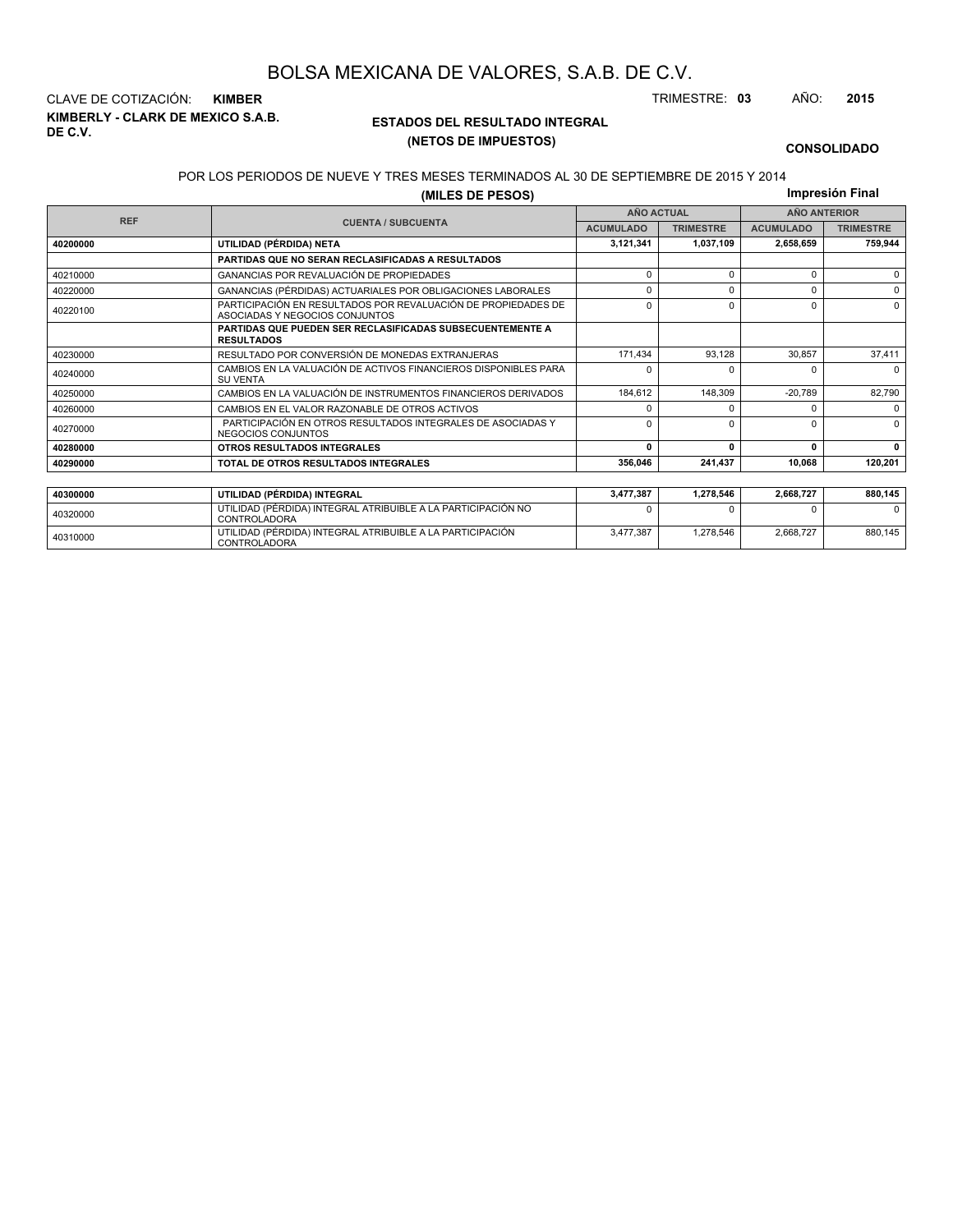CLAVE DE COTIZACIÓN: **KIMBER** TRIMESTRE: **03** AÑO: **2015**

**KIMBERLY - CLARK DE MEXICO S.A.B. DE C.V.**

## **ESTADOS DE RESULTADOS DATOS INFORMATIVOS**

## **CONSOLIDADO**

#### POR LOS PERIODOS DE NUEVE Y TRES MESES TERMINADOS AL 30 DE SEPTIEMBRE DE 2015 Y 2014

|            |                                       | Impresión Final  |                  |                  |                  |  |
|------------|---------------------------------------|------------------|------------------|------------------|------------------|--|
| <b>REF</b> |                                       | ANO ACTUAL       |                  | AÑO ANTERIOR     |                  |  |
|            | <b>CUENTA / SUBCUENTA</b>             | <b>ACUMULADO</b> | <b>TRIMESTRE</b> | <b>ACUMULADO</b> | <b>TRIMESTRE</b> |  |
| 92000010   | DEPRECIACIÓN Y AMORTIZACIÓN OPERATIVA | 1,269,335        | 423.252          | 1,207,568        | 392,146          |  |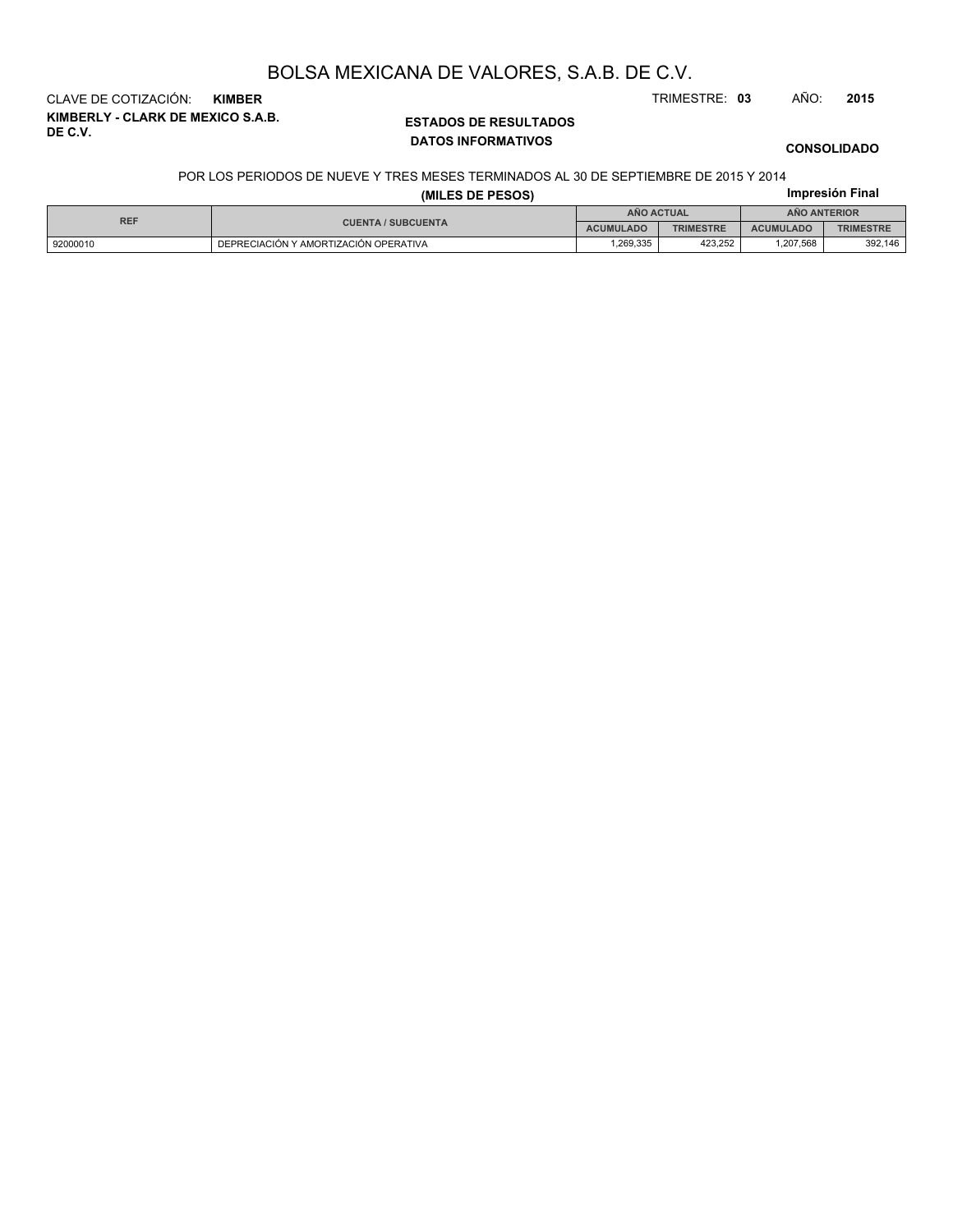**KIMBERLY - CLARK DE MEXICO S.A.B. DE C.V.** CLAVE DE COTIZACIÓN: **KIMBER** TRIMESTRE: **03** AÑO: **2015**

## **ESTADOS DE RESULTADOS DATOS INFORMATIVOS (12 MESES)**

**CONSOLIDADO**

POR LOS PERIODOS DE DOCE MESES TERMINADOS EL 30 DE SEPTIEMBRE DE 2015 Y 2014

**(MILES DE PESOS)**

|  | Impresión Final |
|--|-----------------|
|  |                 |

| <b>REF</b> |                                                              | <b>AÑO</b>    |                 |  |  |  |
|------------|--------------------------------------------------------------|---------------|-----------------|--|--|--|
|            | <b>CUENTA / SUBCUENTA</b>                                    | <b>ACTUAL</b> | <b>ANTERIOR</b> |  |  |  |
| 92000030   | INGRESOS NETOS (**)                                          | 31.361.388    | 28,731,519      |  |  |  |
| 92000040   | UTILIDAD (PÉRDIDA) DE OPERACIÓN (**)                         | 6.655.518     | 6.075.480       |  |  |  |
| 92000060   | UTILIDAD (PÉRDIDA) NETA (**)                                 | 4.006.800     | 3,773,960       |  |  |  |
| 92000050   | PARTICIPACIÓN CONTROLADORA EN LA UTILIDAD (PÉRDIDA) NETA(**) | 4.006.800     | 3,773,960       |  |  |  |
| 92000070   | DEPRECIACIÓN Y AMORTIZACIÓN OPERATIVA (**)                   | 1.677.767     | 1,570,431       |  |  |  |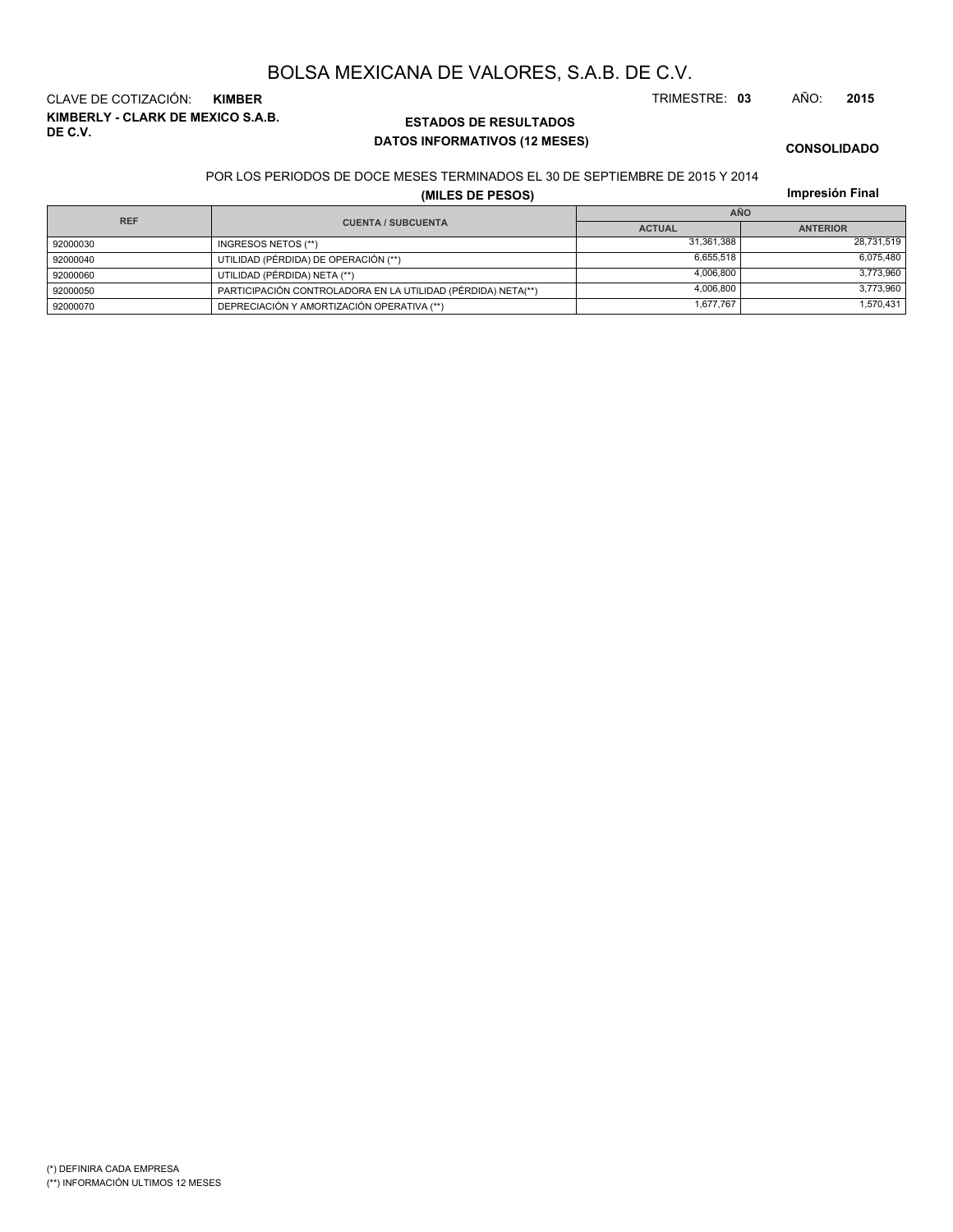CLAVE DE COTIZACIÓN:**KIMBER**: KIMBER TRIMESTRE:

**KIMBERLY - CLARK DE MEXICO S.A.B. DE C.V.**

## **ESTADOS DE CAMBIOS EN EL CAPITALCONTABLE(MILES DE PESOS)**

TRIMESTRE: 03 AÑO: **<sup>2015</sup>**

**CONSOLIDADO**

**Impresión Final**

|                                                                     |                       |                                       |                                                         | <b>APORTACIONES</b>                                         |                                           |                 | UTILIDADES O PÉRDIDAS<br><b>ACUMULADAS</b>                               | <b>OTROS</b><br><b>RESULTADOS</b>                                        |                                             |                                                          |                                     |
|---------------------------------------------------------------------|-----------------------|---------------------------------------|---------------------------------------------------------|-------------------------------------------------------------|-------------------------------------------|-----------------|--------------------------------------------------------------------------|--------------------------------------------------------------------------|---------------------------------------------|----------------------------------------------------------|-------------------------------------|
| <b>CONCEPTOS</b>                                                    | <b>CAPITAL SOCIAL</b> | <b>ACCIONES</b><br><b>RECOMPRADAS</b> | <b>PRIMA EN</b><br><b>EMISIÓN DE</b><br><b>ACCIONES</b> | <b>PARA FUTUROS</b><br><b>AUMENTOS DE</b><br><b>CAPITAL</b> | <b>OTRO CAPITAL</b><br><b>CONTRIBUIDO</b> | <b>RESERVAS</b> | <b>UTILIDADES</b><br><b>RETENIDAS</b><br>(PÉRDIDAS<br><b>ACUMULADAS)</b> | <b>INTEGRALES</b><br><b>ACUMULADOS</b><br>(NETOS DE<br><b>IMPUESTOS)</b> | <b>PARTICIPACIÓN</b><br><b>CONTROLADORA</b> | <b>PARTICIPACIÓN</b><br><b>NO</b><br><b>CONTROLADORA</b> | TOTAL DE CAPITAL<br><b>CONTABLE</b> |
| SALDO INICIAL AL 1 DE ENERO DEL 2014                                | 2,900,918             | $\mathbf{r}$                          | $\Omega$                                                |                                                             | $\mathbf 0$                               | $\mathbf{0}$    | 5,847,545                                                                | $-161, 148$                                                              | 8,587,315                                   | $\pmb{0}$                                                | 8,587,315                           |
| AJUSTES RETROSPECTIVOS                                              | -C                    |                                       |                                                         |                                                             |                                           |                 |                                                                          | $\Omega$                                                                 | 0                                           | $\Omega$                                                 |                                     |
| APLICACIÓN DE OTROS RESULTADOS<br>INTEGRALES A UTILIDADES RETENIDAS |                       |                                       |                                                         |                                                             |                                           |                 |                                                                          |                                                                          | $\Omega$                                    |                                                          |                                     |
| CONSTITUCIÓN DE RESERVAS                                            |                       |                                       |                                                         |                                                             |                                           |                 |                                                                          |                                                                          | $\Omega$                                    |                                                          |                                     |
| DIVIDENDOS DECRETADOS                                               |                       |                                       |                                                         |                                                             |                                           |                 | $-4,377,600$                                                             |                                                                          | $-4,377,600$                                |                                                          | $-4,377,600$                        |
| (DISMINUCIÓN) AUMENTOS DE CAPITAL                                   |                       |                                       |                                                         |                                                             |                                           |                 |                                                                          |                                                                          | 0                                           |                                                          | $\Omega$                            |
| RECOMPRA DE ACCIONES                                                | $-20,148$             |                                       |                                                         |                                                             |                                           |                 | $-724,556$                                                               |                                                                          | $-744,704$                                  | $\Omega$                                                 | $-744,704$                          |
| (DISMINUCIÓN) AUMENTO EN PRIMA EN<br><b>EMISIÓN DE ACCIONES</b>     |                       |                                       |                                                         |                                                             |                                           |                 |                                                                          |                                                                          | $\Omega$                                    |                                                          |                                     |
| (DISMINUCIÓN) AUMENTO DE LA<br>PARTICIPACIÓN NO CONTROLADORA        |                       |                                       |                                                         |                                                             |                                           |                 |                                                                          |                                                                          | $\Omega$                                    |                                                          |                                     |
| OTROS MOVIMIENTOS                                                   |                       |                                       |                                                         |                                                             |                                           |                 |                                                                          |                                                                          | $\Omega$                                    |                                                          |                                     |
| RESULTADO INTEGRAL                                                  | ſ                     |                                       |                                                         |                                                             |                                           |                 | 2,658,659                                                                | 10,068                                                                   | 2,668,727                                   | $^{\circ}$                                               | 2,668,727                           |
| SALDO FINAL AL 30 DE SEPTIEMBRE DEL 2014                            | 2,880,770             | $\mathbf{0}$                          | $\Omega$                                                | $\sqrt{2}$                                                  | $\Omega$                                  | 0               | 3,404,048                                                                | $-151,080$                                                               | 6,133,738                                   | $\mathbf 0$                                              | 6,133,738                           |
| SALDO INICIAL AL 1 DE ENERO DEL 2015                                | 2,874,706             | $\Omega$                              |                                                         |                                                             |                                           |                 | 4,106,644                                                                | $-47,728$                                                                | 6,933,622                                   | $\pmb{0}$                                                | 6,933,622                           |
| AJUSTES RETROSPECTIVOS                                              |                       |                                       |                                                         |                                                             |                                           |                 |                                                                          |                                                                          | $\Omega$                                    | $\Omega$                                                 | $\Omega$                            |
| APLICACIÓN DE OTROS RESULTADOS<br>INTEGRALES A UTILIDADES RETENIDAS |                       |                                       |                                                         |                                                             |                                           |                 |                                                                          |                                                                          | $\Omega$                                    | $\Omega$                                                 |                                     |
| CONSTITUCIÓN DE RESERVAS                                            |                       |                                       |                                                         |                                                             |                                           |                 |                                                                          |                                                                          | $\Omega$                                    |                                                          |                                     |
| DIVIDENDOS DECRETADOS                                               |                       |                                       |                                                         |                                                             |                                           |                 | $-2,293,327$                                                             |                                                                          | $-2,293,327$                                | $\Omega$                                                 | $-2,293,327$                        |
| (DISMINUCIÓN) AUMENTOS DE CAPITAL                                   |                       |                                       |                                                         |                                                             |                                           |                 |                                                                          |                                                                          | $^{\circ}$                                  |                                                          |                                     |
| RECOMPRA DE ACCIONES                                                | $-3,274$              |                                       |                                                         |                                                             |                                           |                 | $-110,272$                                                               |                                                                          | $-113,546$                                  |                                                          | $-113,546$                          |
| (DISMINUCIÓN) AUMENTO EN PRIMA EN<br><b>EMISIÓN DE ACCIONES</b>     |                       |                                       |                                                         |                                                             |                                           |                 |                                                                          |                                                                          | $\Omega$                                    |                                                          |                                     |
| (DISMINUCIÓN) AUMENTO DE LA<br>PARTICIPACIÓN NO CONTROLADORA        |                       |                                       |                                                         |                                                             |                                           |                 |                                                                          |                                                                          | $\circ$                                     |                                                          |                                     |
| OTROS MOVIMIENTOS                                                   |                       |                                       |                                                         |                                                             |                                           |                 |                                                                          |                                                                          | 0                                           |                                                          |                                     |
| RESULTADO INTEGRAL                                                  |                       |                                       |                                                         |                                                             |                                           |                 | 3,121,341                                                                | 356,046                                                                  | 3,477,387                                   | $\Omega$                                                 | 3,477,387                           |
| SALDO FINAL AL 30 DE SEPTIEMBRE DEL 2015                            | 2,871,432             |                                       |                                                         |                                                             | $\Omega$                                  |                 | 4,824,386                                                                | 308,318                                                                  | 8,004,136                                   | $\mathbf{0}$                                             | 8,004,136                           |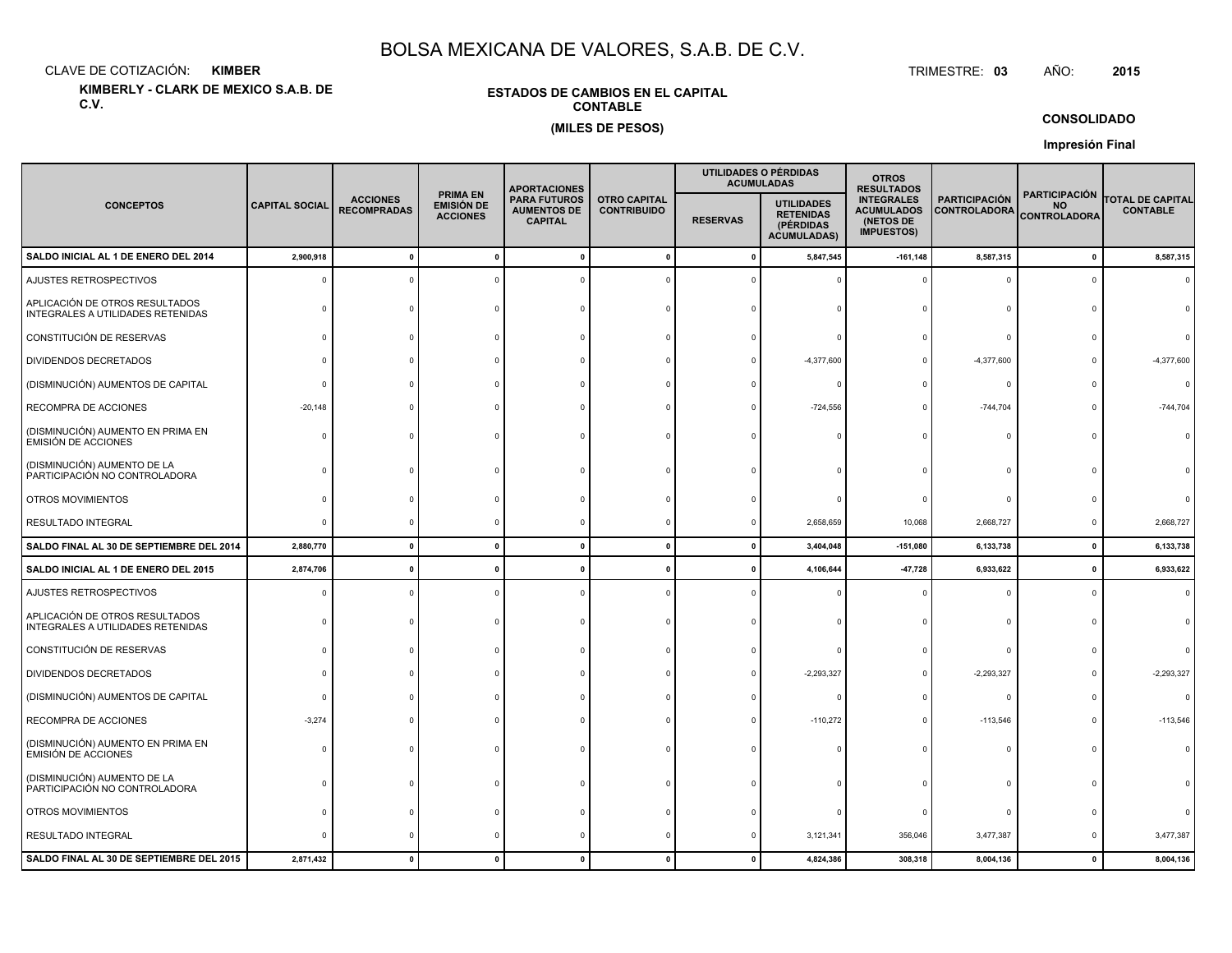TRIMESTRE: **03** AÑO: **2015**

CLAVE DE COTIZACIÓN: **KIMBER**

#### **INDIRECTO) KIMBERLY - CLARK DE MEXICO S.A.B. DE C.V.**

# **ESTADOS DE FLUJOS DE EFECTIVO (METODO**

## POR LOS PERIODOS DE NUEVE MESES TERMINADOS EL 30 DE SEPTIEMBRE DE

## 2015 Y 2014

# **(MILES DE PESOS) Impresión Final**

|                                      |                                                                                                 | <b>AÑO ACTUAL</b> | <b>AÑO ANTERIOR</b> |
|--------------------------------------|-------------------------------------------------------------------------------------------------|-------------------|---------------------|
| <b>REF</b>                           | <b>CUENTA/SUBCUENTA</b>                                                                         | <b>IMPORTE</b>    | <b>IMPORTE</b>      |
| <b>ACTIVIDADES DE OPERACIÓN</b>      |                                                                                                 |                   |                     |
| 50010000                             | UTILIDAD (PÉRDIDA) NETA ANTES DE IMPUESTOS A LA UTILIDAD                                        | 4,525,492         | 3,843,614           |
| 50020000                             | +(-) PARTIDAS SIN IMPACTO EN EL EFECTIVO                                                        | 0                 | 0                   |
| 50020010                             | + ESTIMACIÓN DEL PERIODO                                                                        | $\mathbf 0$       | $\mathbf 0$         |
| 50020020                             | +PROVISIÓN DEL PERIODO                                                                          | $\pmb{0}$         | 0                   |
| 50020030                             | + (-) OTRAS PARTIDAS NO REALIZADAS                                                              | $\Omega$          | $\pmb{0}$           |
| 50030000                             | +(-) PARTIDAS RELACIONADAS CON ACTIVIDADES DE INVERSIÓN                                         | 1,099,845         | 1,061,857           |
| 50030010                             | + DEPRECIACIÓN Y AMORTIZACIÓN DEL PERIODO                                                       | 1,269,335         | 1,207,568           |
| 50030020                             | (-) + UTILIDAD O PERDIDA EN VENTA DE PROPIEDADES PLANTA Y EQUIPO                                | 0                 | 0                   |
| 50030030                             | +(-) PÉRDIDA (REVERSIÓN) POR DETERIORO                                                          | $\mathbf 0$       | 0                   |
| 50030040                             | (-)+PARTICIPACIÓN EN ASOCIADAS Y NEGOCIOS CONJUNTOS                                             | $\pmb{0}$         | 0                   |
| 50030050                             | (-)DIVIDENDOS COBRADOS                                                                          | $\Omega$          | $\pmb{0}$           |
| 50030060                             | (-)INTERESES A FAVOR                                                                            | $-164,494$        | $-164,619$          |
| 50030070                             | (-)FLUCTUACIÓN CAMBIARIA                                                                        | $-4,996$          | 18,908              |
| 50030080                             | (-) +OTRAS PARTIDAS                                                                             | $\Omega$          | $\mathbf 0$         |
| 50040000                             | +(-) PARTIDAS RELACIONADAS CON ACTIVIDADES DE FINANCIAMIENTO                                    | 800,795           | 673,428             |
| 50040010                             | (+)INTERESES DEVENGADOS A CARGO                                                                 | 800,795           | 673,428             |
| 50040020                             | (+)FLUCTUACIÓN CAMBIARIA                                                                        | 0                 | $\mathbf 0$         |
| 50040030                             | (+)OPERACIONES FINANCIERAS DE DERIVADOS                                                         | $\mathbf 0$       | 0                   |
| 50040040                             | + (-) OTRAS PARTIDAS                                                                            | 0                 | $\mathbf 0$         |
| 50050000                             | FLUJO DERIVADO DEL RESULTADO ANTES DE IMPUESTOS A LA UTILIDAD                                   | 6,426,132         | 5,578,899           |
| 50060000                             | FLUJOS GENERADOS O UTILIZADOS EN LA OPERACIÓN                                                   | $-1,837,848$      | $-2,193,438$        |
| 50060010                             | + (-) DECREMENTO (INCREMENTO) EN CLIENTES                                                       | 215,569           | 50,857              |
| 50060020                             | + (-) DECREMENTO (INCREMENTO) EN INVENTARIOS                                                    | -405,297          | -447,101            |
| 50060030                             | + (-) DECREMENTO (INCREMENTO) EN OTRAS CUENTAS POR COBRAR Y OTROS ACTIVOS<br><b>CIRCULANTES</b> | $-159,663$        | $-102,430$          |
| 50060040                             | + (-) INCREMENTO (DECREMENTO) EN PROVEEDORES                                                    | $-335,003$        | 107,160             |
| 50060050                             | + (-) INCREMENTO (DECREMENTO) EN OTROS PASIVOS                                                  | 134,104           | $-260,316$          |
| 50060060                             | + (-)IMPUESTOS A LA UTILIDAD PAGADOS O DEVUELTOS                                                | $-1,287,558$      | $-1,541,608$        |
| 50070000                             | FLUJOS NETOS DE EFECTIVO DE ACTIVIDADES DE OPERACIÓN                                            | 4,588,284         | 3,385,461           |
| <b>ACTIVIDADES DE INVERSIÓN</b>      |                                                                                                 |                   |                     |
| 50080000                             | FLUJOS NETOS DE EFECTIVO DE ACTIVIDADES DE INVERSIÓN                                            | $-773,710$        | $-1,156,972$        |
| 50080010                             | (-)INVERSIONES CON CARÁCTER PERMANENTE                                                          | 0                 | 0                   |
| 50080020                             | +DISPOSICIONES DE INVERSIONES CON CARÁCTER PERMANENTE                                           | $\mathbf 0$       | $\mathbf 0$         |
| 50080030                             | (-)INVERSION EN PROPIEDADES, PLANTA Y EQUIPO                                                    | $-774,342$        | $-1,168,266$        |
| 50080040                             | +VENTA DE PROPIEDADES, PLANTA Y EQUIPO                                                          | $\mathbf 0$       | $\mathbf 0$         |
| 50080050                             | (-) INVERSIONES TEMPORALES                                                                      | $\pmb{0}$         | 0                   |
| 50080060                             | +DISPOSICION DE INVERSIONES TEMPORALES                                                          | 0                 | 0                   |
| 50080070                             | (-)INVERSION EN ACTIVOS INTANGIBLES                                                             | $\mathbf 0$       | $\pmb{0}$           |
| 50080080                             | +DISPOSICION DE ACTIVOS INTANGIBLES                                                             | 0                 | $\mathbf 0$         |
| 50080090                             | (-)ADQUISICIONES DE NEGOCIOS                                                                    | 0                 | $\mathsf 0$         |
| 50080100                             | +DISPOSICIONES DE NEGOCIOS                                                                      | 0                 | $\pmb{0}$           |
| 50080110                             | +DIVIDENDOS COBRADOS                                                                            | 0                 | $\mathbf 0$         |
| 50080120                             | +INTERESES COBRADOS                                                                             | 0                 | 0                   |
| 50080130                             | +(-) DECREMENTO (INCREMENTO) ANTICIPOS Y PRESTAMOS A TERCEROS                                   | $\mathbf 0$       | $\mathbf 0$         |
| 50080140                             | + (-) OTRAS PARTIDAS                                                                            | 632               | 11,294              |
| <b>ACTIVIDADES DE FINANCIAMIENTO</b> |                                                                                                 |                   |                     |
| 50090000                             | FLUJOS NETOS DE EFECTIVO DE ACTIVIDADES DE FINANCIAMIENTO                                       | 705,150           | 604,314             |
| 50090010                             | + FINANCIAMIENTOS BANCARIOS                                                                     | $\mathbf 0$       | $\Omega$            |
| 50090020                             | + FINANCIAMIENTOS BURSÁTILES                                                                    | 3,688,415         | 3,975,523           |
| 50090030                             | + OTROS FINANCIAMIENTOS                                                                         | $\mathbf 0$       | 0                   |
| 50090040                             | (-) AMORTIZACIÓN DE FINANCIAMIENTOS BANCARIOS                                                   | $\pmb{0}$         | $\mathbf 0$         |
| 50090050                             | (-) AMORTIZACIÓN DE FINANCIAMIENTOS BURSÁTILES                                                  | 0                 | $\mathbf 0$         |
| 50090060                             | (-) AMORTIZACIÓN DE OTROS FINANCIAMIENTOS                                                       | $\pmb{0}$         | $\mathbf 0$         |
| 50090070                             | + (-) INCREMENTO (DECREMENTO) EN EL CAPITAL SOCIAL                                              | $\mathbf 0$       | $\mathbf 0$         |
| 50090080                             | (-) DIVIDENDOS PAGADOS                                                                          | $-2,292,307$      | $-2,187,835$        |
| 50090090                             | + PRIMA EN EMISIÓN DE ACCIONES                                                                  | 0                 | 0                   |
| 50090100                             | + APORTACIONES PARA FUTUROS AUMENTOS DE CAPITAL                                                 | 0                 | $\mathbf 0$         |
| 50090110                             | (-)INTERESES PAGADOS                                                                            | $-572,439$        | -442,578            |
| 50090120                             | (-)RECOMPRA DE ACCIONES                                                                         | $-113,546$        | $-744,704$          |
| 50090130                             | + (-) OTRAS PARTIDAS                                                                            | $-4,973$          | 3,908               |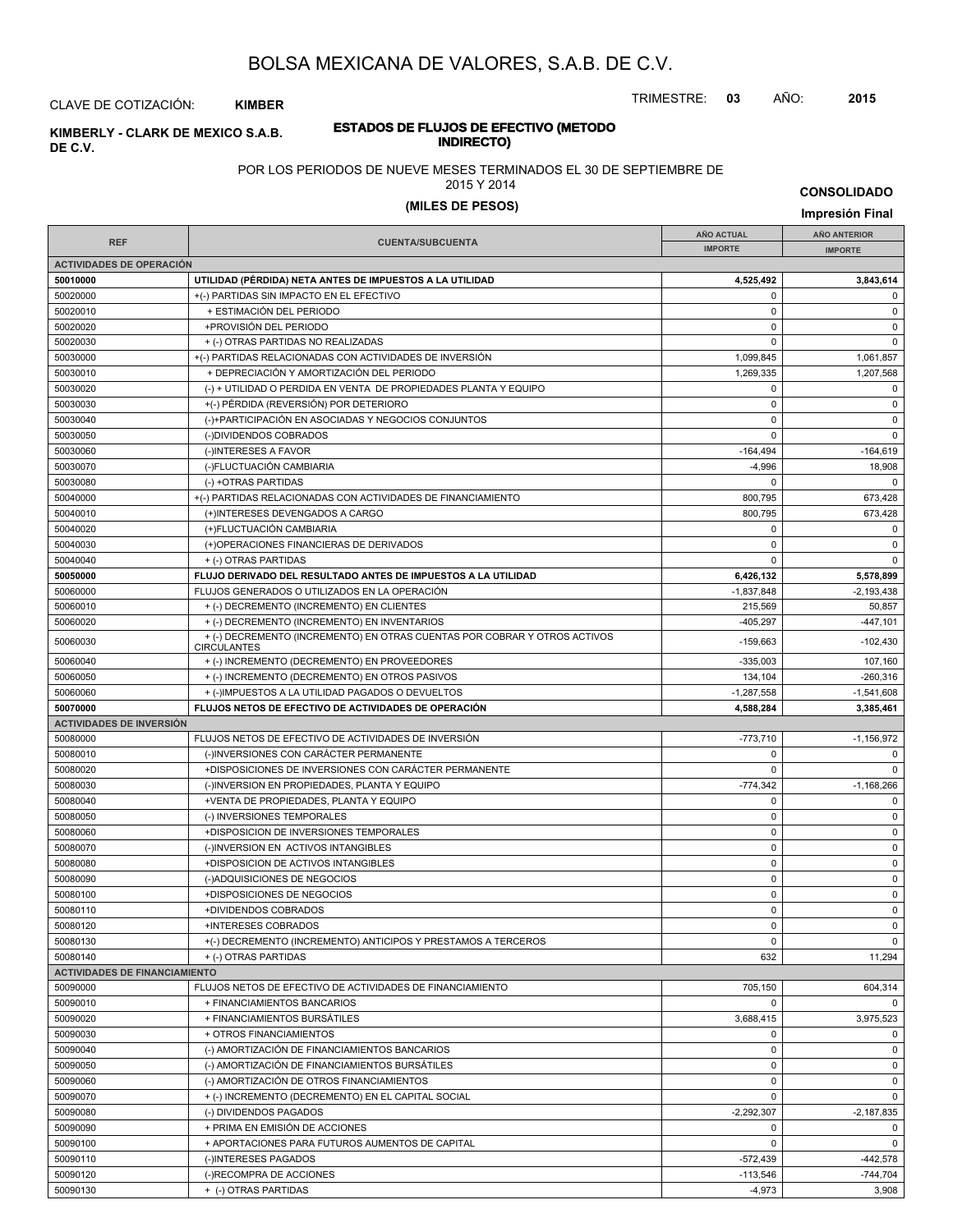TRIMESTRE: **03** AÑO: **2015**

# CLAVE DE COTIZACIÓN: **KIMBER**

# **ESTADOS DE FLUJOS DE EFECTIVO (METODO**

POR LOS PERIODOS DE NUEVE MESES TERMINADOS EL 30 DE SEPTIEMBRE DE

2015 Y 2014

# **(MILES DE PESOS) Impresión Final**

**CONSOLIDADO**

|                                       |                                                                 | AÑO ACTUAL     | AÑO ANTERIOR   |
|---------------------------------------|-----------------------------------------------------------------|----------------|----------------|
| <b>REF</b><br><b>CUENTA/SUBCUENTA</b> |                                                                 | <b>IMPORTE</b> | <b>IMPORTE</b> |
| 50100000                              | INCREMENTO (DISMINUCION) DE EFECTIVO Y EQUIVALENTES DE EFECTIVO | 4.519.724      | 2,832,803      |
| 50110000                              | CAMBIOS EN EL VALOR DEL EFECTIVO Y EQUIVALENTES DE EFECTIVO     | 210.547        |                |
| 50120000                              | EFECTIVO Y EQUIVALENTES DE EFECTIVO AL PRINCIPIO DEL PERIODO    | 5.049.547      | 5,390,250      |
| 50130000                              | EFECTIVO Y EQUIVALENTES DE EFECTIVO AL FINAL DEL PERIODO        | 9.779.818      | 8,223,053      |

**INDIRECTO) KIMBERLY - CLARK DE MEXICO S.A.B. DE C.V.**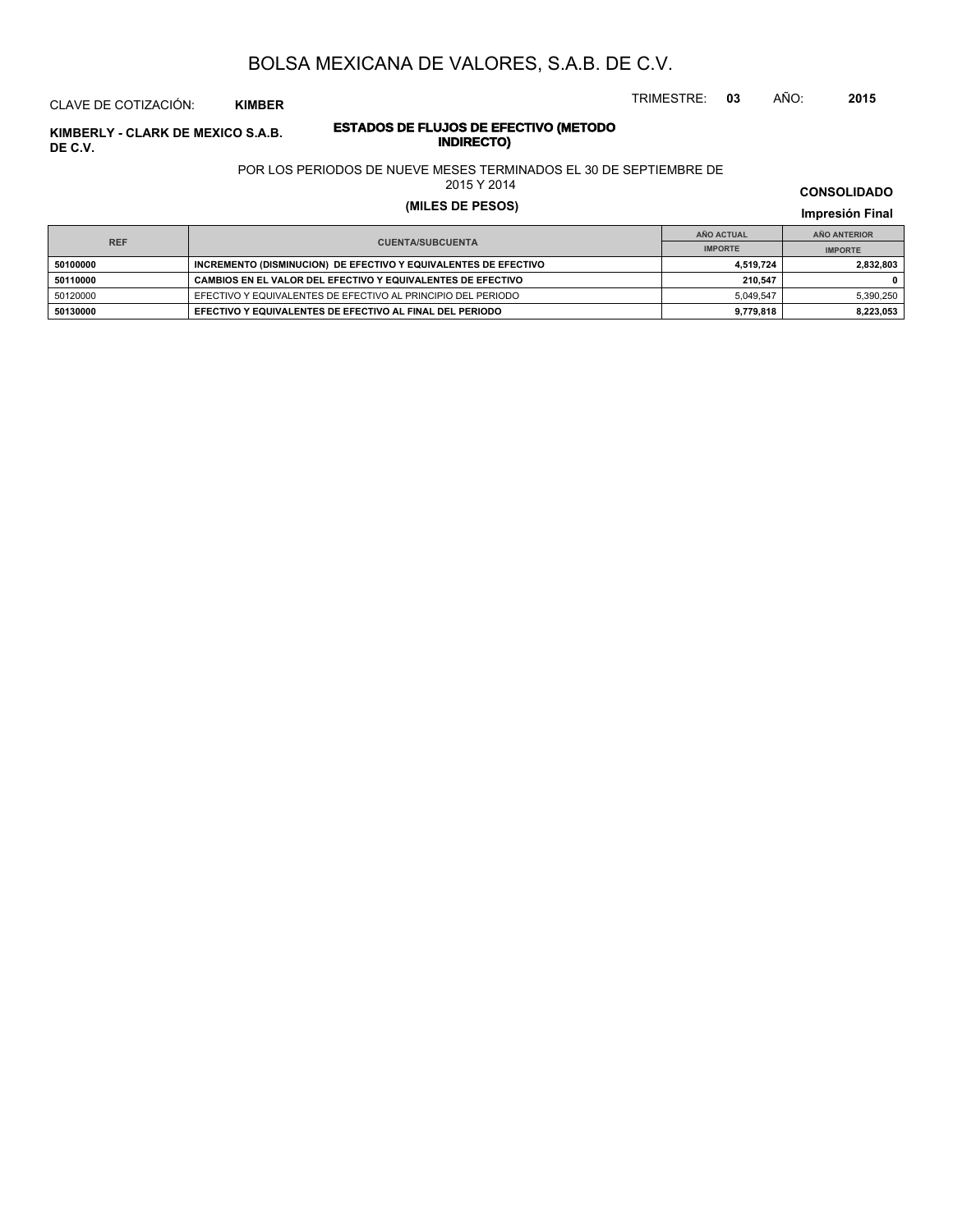CLAVE DE COTIZACIÓN: **KIMBER**

**KIMBERLY - CLARK DE MEXICO**

#### **COMENTARIOS Y ANALISIS DE LA ADMINISTRACIÓN SOBRE LOS RESULTADOS S.A.B. DE C.V.** PAGINA / 2 **DE OPERACIÓN Y SITUACIÓN FINANCIERA DE LA COMPAÑÍA**

PAGINA 1/2 **CONSOLIDADO Impresión Final**

PUNTOS SOBRESALIENTES:

- LAS VENTAS NETAS CRECIERON POR CUARTO TRIMESTRE CONSECUTIVO; EL AUMENTO EN EL TRIMESTRE FUE DEL 14.6%
- LA DEPRECIACIÓN DEL PESO IMPACTÓ EL COSTO DE VENTAS. ESTE EFECTO FUE CONTRARRESTADO POR EL INCREMENTO EN VOLUMEN, MEJORES PRECIOS Y MEZCLA, AHORROS EN COSTOS Y EFICIENCIAS OPERATIVAS
- EL EBITDA FUE \$2,153 MILLONES; EL MARGEN FUE 27.1%

LAS VENTAS NETAS CRECIERON 14.6%. EL INCREMENTO EN VENTAS REFLEJA UNA CONTRIBUCIÓN DE PRECIO Y MEZCLA DE 8.2% RESULTADO DE LAS INICIATIVAS DE PRECIOS IMPLEMENTADAS DURANTE EL AÑO, DE MENOR ACTIVIDAD PROMOCIONAL Y MEJOR MEZCLA. EL CRECIMIENTO POR VOLUMEN FUE DE 6.4% CON BUEN DESEMPEÑO EN LA MAYORÍA DE LAS CATEGORÍAS, IMPULSADO POR LA POSICIÓN DE NUESTRAS MARCAS Y EL MEJOR ENTORNO DE CONSUMO.

TODOS NUESTROS NEGOCIOS CRECIERON. PRODUCTOS AL CONSUMIDOR CRECIÓ 13.8%, PROFESSIONAL AUMENTÓ 28.0% (EXCLUYENDO LA VENTA DE WADDING EL INCREMENTO DE PROFESSIONAL FUE 13.5%) Y EL NEGOCIO DE EXPORTACIÓN CRECIÓ 4.4%. LAS MAYORES VENTAS DE WADDING INCLUIDAS EN EL SEGMENTO DE PROFESSIONAL SON RESULTADO DEL ARRANQUE DE LA NUEVA MÁQUINA DE TISSUE EL AÑO PASADO. LAS CATEGORÍAS QUE TIENEN UN ALTO POTENCIAL DE CRECIMIENTO SIGUIERON CON UN DESEMPEÑO SUPERIOR AL PROMEDIO.

LA UTILIDAD BRUTA AUMENTÓ 22.1% EN EL TRIMESTRE, EL MARGEN ASCENDIÓ A 38.3%. LO ANTERIOR ES REFLEJO DE: I) MEJOR VOLUMEN; II) MAYORES PRECIOS DE VENTA, III) MEJORES PRECIOS EN DÓLARES DE VARIAS MATERIAS PRIMAS; IV) MENORES COSTOS DE ENERGÍA; Y V) \$300 MILLONES DE AHORROS DEL PROGRAMA DE REDUCCIÓN DE COSTOS. ESTOS EFECTOS POSITIVOS COMPENSARON EL IMPACTO DE LA FUERTE DEPRECIACIÓN DEL PESO, QUE FUE DE 26% EN COMPARACIÓN DEL AÑO ANTERIOR.

LOS GASTOS DE OPERACIÓN COMO PORCENTAJE DE LAS VENTAS DISMINUYERON 20 PUNTOS BASE, A 16.5%. NUESTRA OPERACIÓN SIGUE SIENDO EFICIENTE Y CONTINUAMOS INVIRTIENDO DE MANERA EFECTIVA EN NUESTRAS MARCAS.

LA UTILIDAD DE OPERACIÓN AUMENTÓ 29.8% EN EL TERCER TRIMESTRE, EN TANTO QUE EL MARGEN FUE 21.8%.

EL COSTO FINANCIERO FUE \$228 MILLONES EN EL TERCER TRIMESTRE DEL 2015, COMPARADO CON UN COSTO DE \$242 MILLONES EN EL MISMO PERIODO DEL AÑO ANTERIOR. ESTA DISMINUCIÓN SE DEBIÓ A UNA MENOR PÉRDIDA CAMBIARIA Y MÁS INTERESES COBRADOS QUE COMPENSARON EL INCREMENTO DE LOS INTERESES PAGADOS EN EL TRIMESTRE.

LA UTILIDAD NETA SE INCREMENTÓ 36.5%, REFLEJANDO EL DESEMPEÑO A NIVEL OPERATIVO, EL MENOR COSTO FINANCIERO Y UNA TASA IMPOSITIVA EFECTIVA SIMILAR AL AÑO ANTERIOR. LA UTILIDAD NETA POR ACCIÓN EN EL TRIMESTRE FUE \$0.34.

EL EBITDA AUMENTÓ 24.8%, A \$2,153 MILLONES Y EL MARGEN FUE 27.1%.

TRIMESTRE: **03** AÑO: **2015**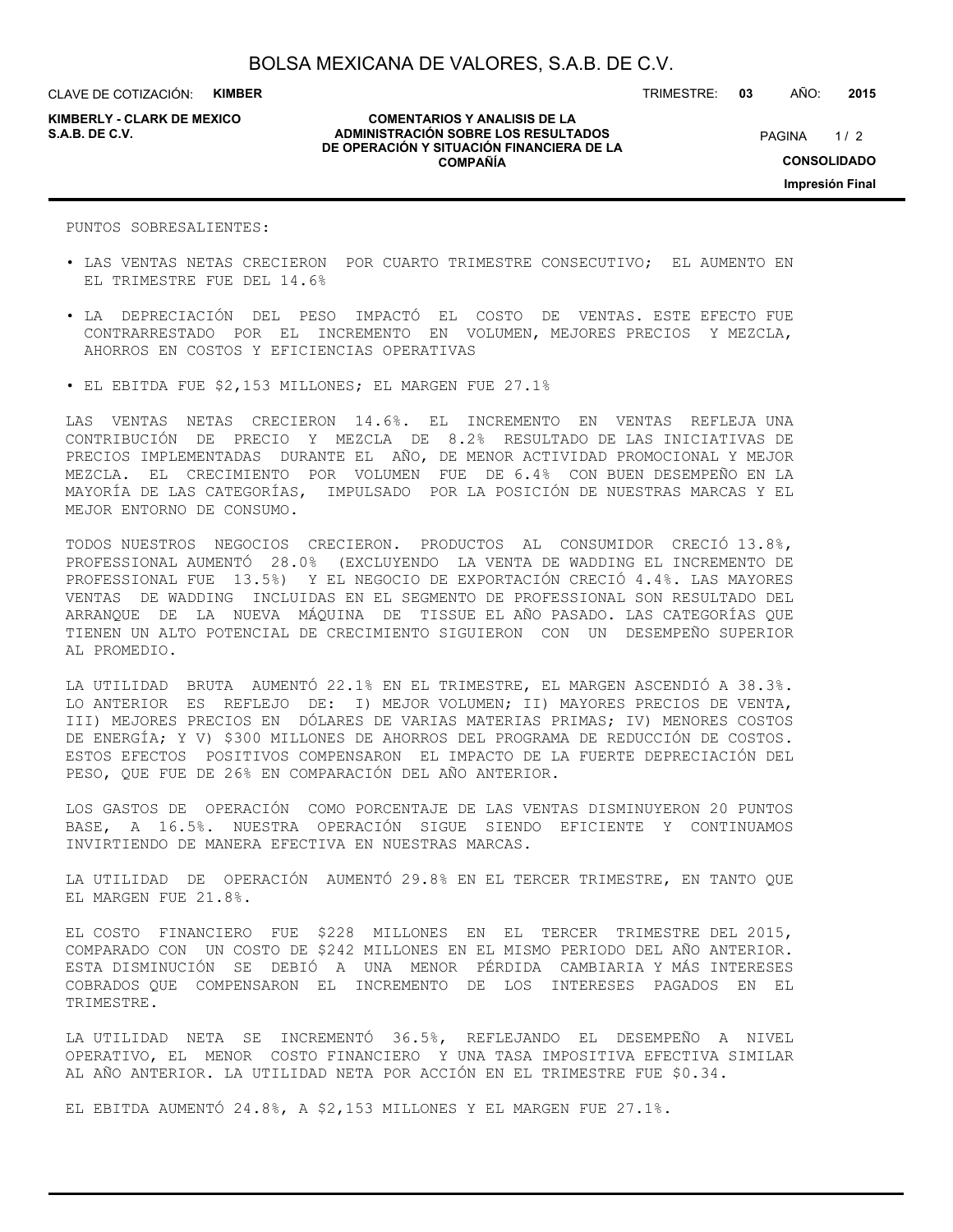CLAVE DE COTIZACIÓN: **KIMBER**

**KIMBERLY - CLARK DE MEXICO**

#### **COMENTARIOS Y ANALISIS DE LA ADMINISTRACIÓN SOBRE LOS RESULTADOS S.A.B. DE C.V.** PAGINA / 2 **DE OPERACIÓN Y SITUACIÓN FINANCIERA DE LA COMPAÑÍA**

TRIMESTRE: **03** AÑO: **2015**

**CONSOLIDADO**

**Impresión Final**

DURANTE LOS ÚLTIMOS DOCE MESES HEMOS INVERTIDO \$1,553 MILLONES (\$1,251 MILLONES EN ACTIVOS FIJOS "CAPEX", Y \$302 MILLONES EN RECOMPRA DE ACCIONES PROPIAS) Y PAGADO DIVIDENDOS A NUESTROS ACCIONISTAS POR \$4,480 MILLONES DE PESOS.

AL 30 DE SEPTIEMBRE DE 2015, LA POSICIÓN DE EFECTIVO DE LA COMPAÑÍA TOTALIZÓ \$9,780 MILLONES.

LA DEUDA NETA (AJUSTADA POR COBERTURAS) AL 30 DE SEPTIEMBRE DE 2015 FUE DE \$7,917 MILLONES, QUE COMPARAN CON \$9,184 MILLONES AL 31 DE DICIEMBRE DE 2014. LA DEUDA A LARGO PLAZO REPRESENTÓ 88% DEL TOTAL Y TODA LA DEUDA ESTA DENOMINADA EN PESOS.

NOTA: EN CUMPLIMIENTO A LO ESTABLECIDO EN EL ARTÍCULO 4.033.01 FRACC.VIII DEL REGLAMENTO INTERIOR DE LA BOLSA MEXICANA DE VALORES, SE INFORMA QUE LA COBERTURA DE ANÁLISIS DE VALORES DE KIMBER ES REALIZADA POR BBVA BANCOMER.

 $2/2$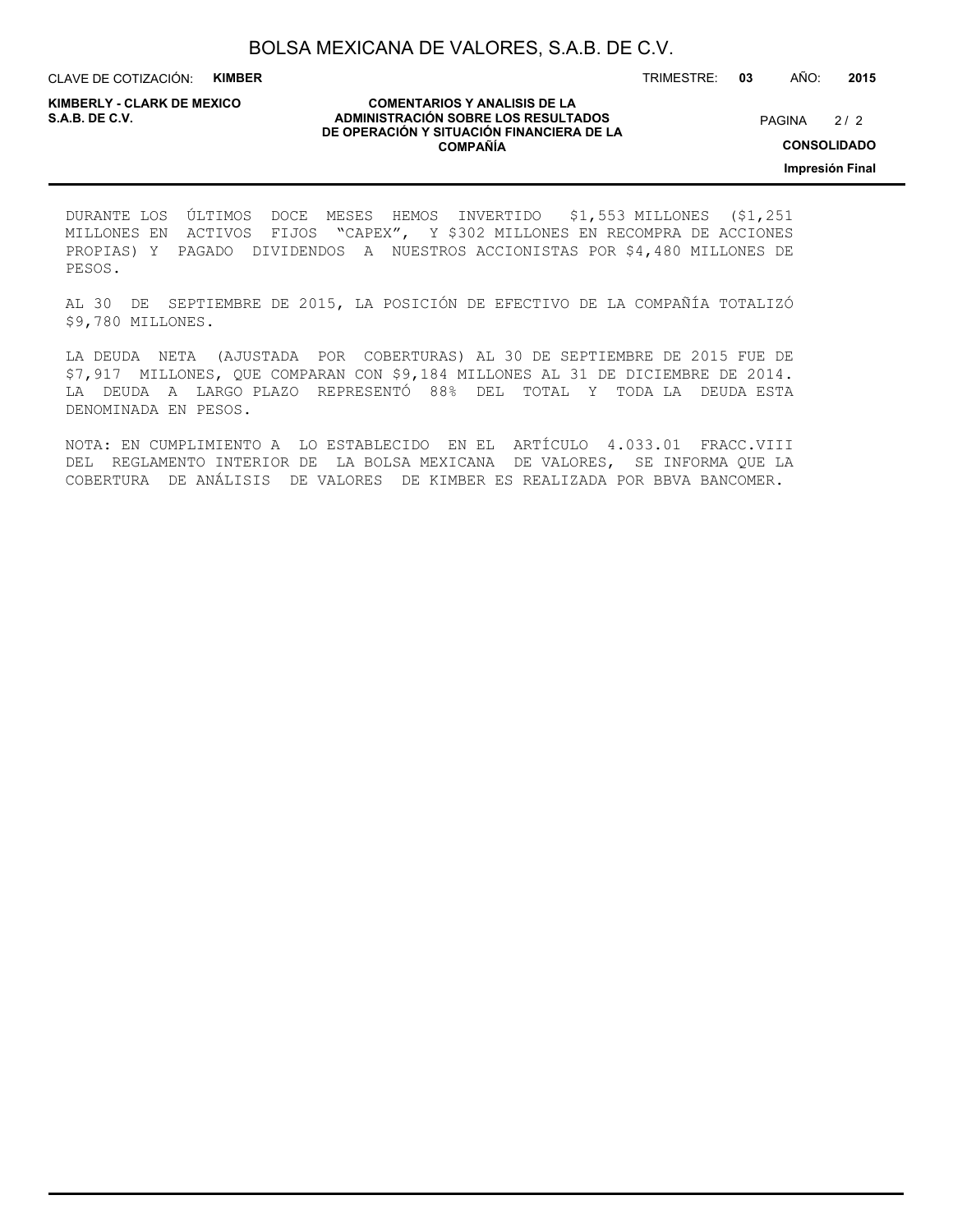| CLAVE DE COTIZACIÓN:                         | <b>KIMBER</b> |   |     |         |                                                             |              | TRIMESTRE: | -03     | AÑO:          | 2015               |
|----------------------------------------------|---------------|---|-----|---------|-------------------------------------------------------------|--------------|------------|---------|---------------|--------------------|
| KIMBERLY - CLARK DE MEXICO<br>S.A.B. DE C.V. |               |   |     |         | NOTAS COMPLEMENTARIAS A LA INFORMACIÓN<br><b>FINANCIERA</b> |              |            |         | <b>PAGINA</b> | 1/1                |
|                                              |               |   |     |         |                                                             |              |            |         |               | <b>CONSOLIDADO</b> |
|                                              |               |   |     |         |                                                             |              |            |         |               | Impresión Final    |
| CONSULTAR<br>IFRSTRIM.PDF ADJUNTO.           | NOTAS         | A | LOS | ESTADOS | FINANCIEROS                                                 | CONSOLIDADOS | ΕN         | ARCHIVO |               |                    |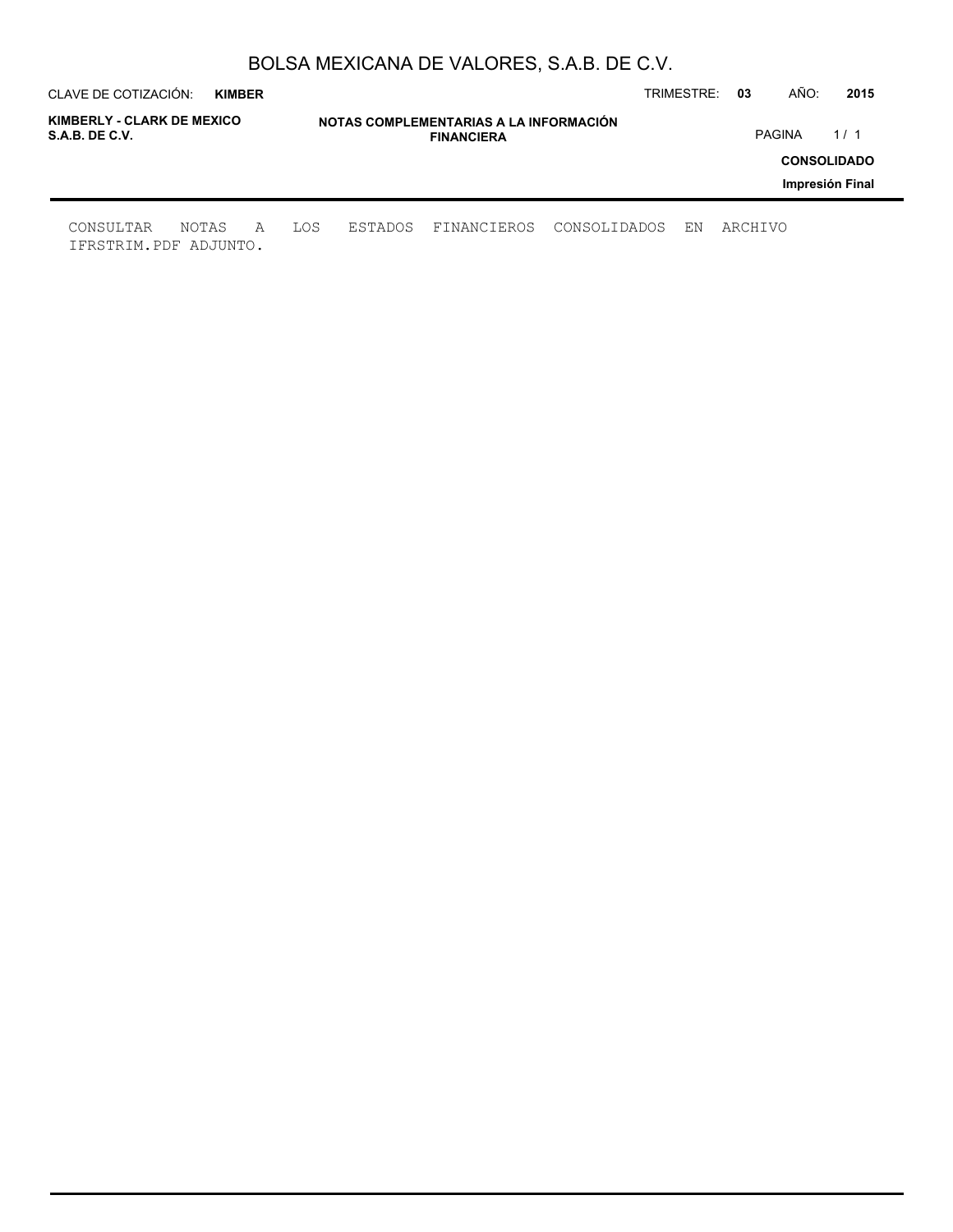CLAVE DE COTIZACIÓN TRIMESTRE **03** AÑO **2015 KIMBER**

**KIMBERLY - CLARK DE MEXICO S.A.B. DE C.V.**

## **INVERSIONES EN ASOCIADAS Y NEGOCIOS CONJUNTOS (MILES DE PESOS)**

**CONSOLIDADO**

**Impresión Final**

| <b>NOMBRE DE LA EMPRESA</b>              | <b>ACTIVIDAD PRINCIPAL</b> | <b>NO. DE ACCIONES</b> | $%$ DE<br><b>TENEN</b>                | <b>MONTO TOTAL</b>            |  |
|------------------------------------------|----------------------------|------------------------|---------------------------------------|-------------------------------|--|
|                                          |                            |                        | <b>COSTO DE</b><br><b>ADQUISICION</b> | <b>VALOR</b><br><b>ACTUAL</b> |  |
| <b>TOTAL DE INVERSIONES EN ASOCIADAS</b> |                            |                        |                                       |                               |  |

**OBSERVACIONES**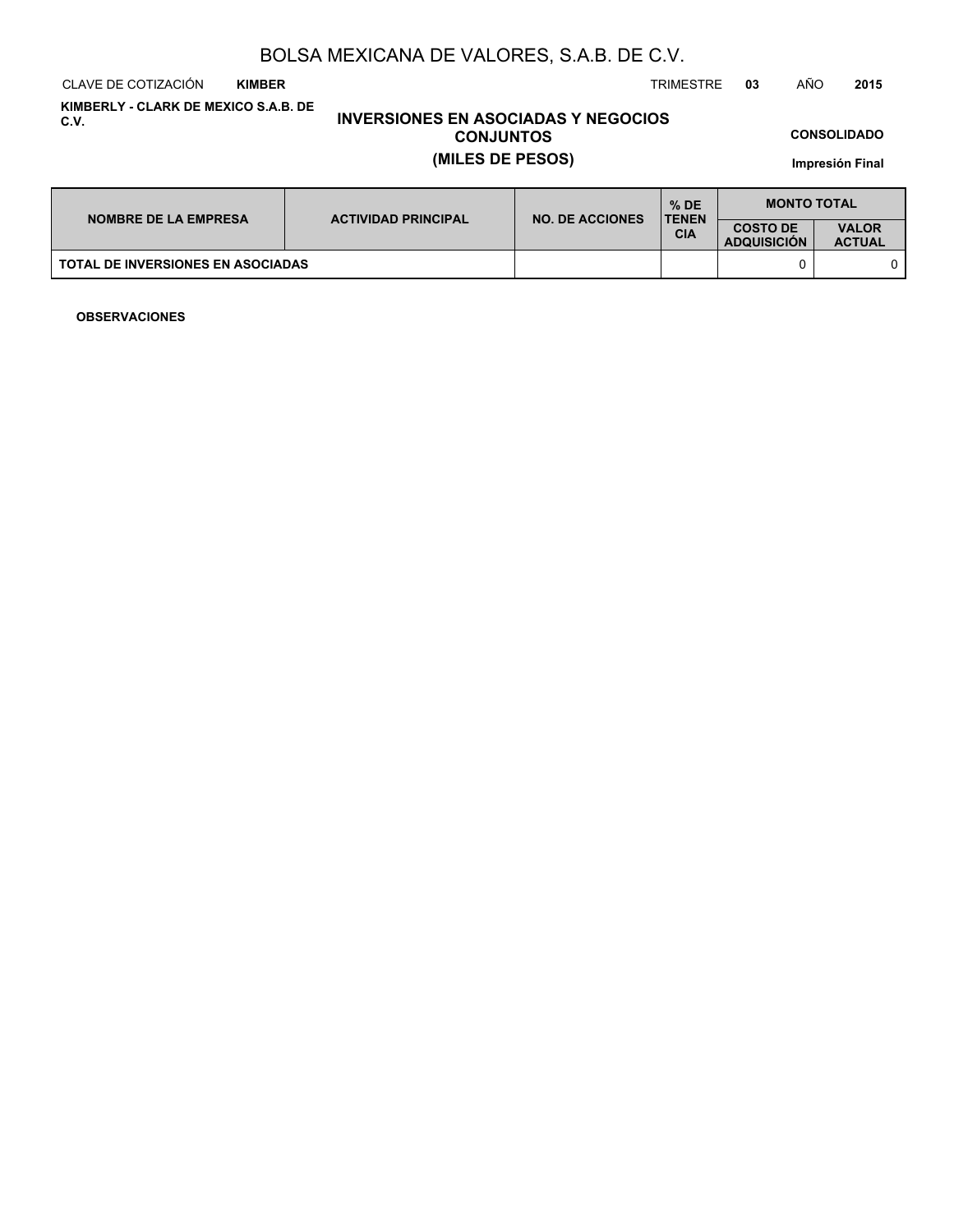#### TRIMESTRE **<sup>03</sup>** AÑO**<sup>2015</sup>**

**KIMBERLY - CLARK DE MEXICO S.A.B. DE C.V.**CLAVE DE COTIZACIÓN**KIMBER**

# **DESGLOSE DE CRÉDITOS**

## (MILES DE PESOS)

**CONSOLIDADO**

**Impresión Final**

|                               |                                                    |                                          |                                       |                                                          |            |                            | VENCTOS, O AMORT, DENOMINADOS EN MONEDA NACIONAL |                     |              |                              |            | <b>VENCTOS, O AMORT, DENOMINADOS EN MONEDA EXTRANJERA</b> |                     |              |              |                         |  |
|-------------------------------|----------------------------------------------------|------------------------------------------|---------------------------------------|----------------------------------------------------------|------------|----------------------------|--------------------------------------------------|---------------------|--------------|------------------------------|------------|-----------------------------------------------------------|---------------------|--------------|--------------|-------------------------|--|
| TIPO DE CRÉDITO / INSTITUCIÓN | <b>INSTITUCION</b><br><b>EXTRANJERA</b><br>(SI/NO) | <b>FECHA DE FIRMA</b><br><b>CONTRATO</b> | <b>FECHA DE</b><br><b>VENCIMIENTO</b> | <b>TASA DE</b><br><b>INTERÉS Y/O</b><br><b>SOBRETASA</b> |            | <b>INTERVALO DE TIEMPO</b> |                                                  |                     |              | <b>INTERVALO DE TIEMPO</b>   |            |                                                           |                     |              |              |                         |  |
|                               |                                                    |                                          |                                       |                                                          | AÑO ACTUAL | <b>HASTA 1 AÑO</b>         | <b>HASTA 2 AÑOS</b>                              | <b>HASTA 3 AÑOS</b> | HASTA 4 AÑOS | HASTA 5 AÑOS O<br><b>MÁS</b> | AÑO ACTUAL | <b>HASTA 1 AÑO</b>                                        | <b>HASTA 2 AÑOS</b> | HASTA 3 AÑOS | HASTA 4 AÑOS | HASTA 5 AÑOS O<br>MÁS   |  |
| <b>BANCARIOS</b>              |                                                    |                                          |                                       |                                                          |            |                            |                                                  |                     |              |                              |            |                                                           |                     |              |              |                         |  |
| <b>COMERCIO EXTERIOR</b>      |                                                    |                                          |                                       |                                                          |            |                            |                                                  |                     |              |                              |            |                                                           |                     |              |              |                         |  |
| <b>CON GARANTÍA</b>           |                                                    |                                          |                                       |                                                          |            |                            |                                                  |                     |              |                              |            |                                                           |                     |              |              |                         |  |
| <b>BANCA COMERCIAL</b>        |                                                    |                                          |                                       |                                                          |            |                            |                                                  |                     |              |                              |            |                                                           |                     |              |              |                         |  |
| <b>OTROS</b>                  |                                                    |                                          |                                       |                                                          |            |                            |                                                  |                     |              |                              |            |                                                           |                     |              |              |                         |  |
| <b>TOTAL BANCARIOS</b>        |                                                    |                                          |                                       |                                                          |            |                            |                                                  |                     |              |                              |            |                                                           |                     |              |              | $\overline{\mathbf{0}}$ |  |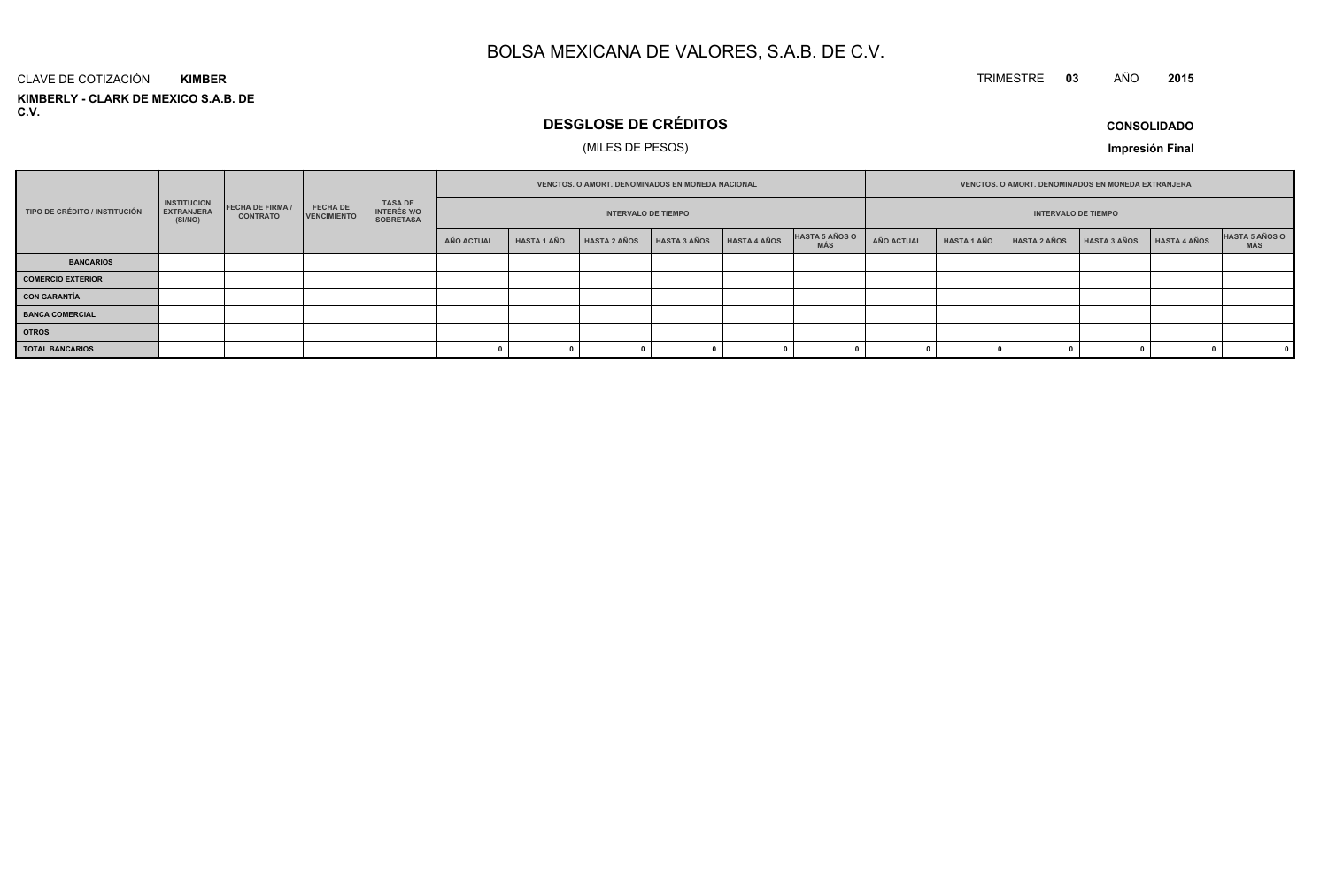#### CLAVE DE COTIZACIÓN**KIMBER**

**KIMBERLY - CLARK DE MEXICO S.A.B. DE C.V.**

# **DESGLOSE DE CRÉDITOS**

## (MILES DE PESOS)

|                                                            |                                                    | <b>FECHA DE FIRMA /</b><br><b>CONTRATO</b> |                                       |                                                          | <b>VENCTOS, O AMORT, DENOMINADOS EN MONEDA NACIONAL</b> |                    |                     |                     |                     |                              |                   |                    | <b>VENCTOS, O AMORT, DENOMINADOS EN MONEDA EXTRANJERA</b> |                            |                     |                              |
|------------------------------------------------------------|----------------------------------------------------|--------------------------------------------|---------------------------------------|----------------------------------------------------------|---------------------------------------------------------|--------------------|---------------------|---------------------|---------------------|------------------------------|-------------------|--------------------|-----------------------------------------------------------|----------------------------|---------------------|------------------------------|
| TIPO DE CRÉDITO / INSTITUCIÓN                              | <b>INSTITUCION</b><br><b>EXTRANJERA</b><br>(SI/NO) |                                            | <b>FECHA DE</b><br><b>VENCIMIENTO</b> | <b>TASA DE</b><br><b>INTERÉS Y/O</b><br><b>SOBRETASA</b> | <b>INTERVALO DE TIEMPO</b>                              |                    |                     |                     |                     |                              |                   |                    |                                                           | <b>INTERVALO DE TIEMPO</b> |                     |                              |
|                                                            |                                                    |                                            |                                       |                                                          | AÑO ACTUAL                                              | <b>HASTA 1 AÑO</b> | <b>HASTA 2 AÑOS</b> | <b>HASTA 3 AÑOS</b> | <b>HASTA 4 AÑOS</b> | <b>HASTA 5 AÑOS O</b><br>MÁS | <b>AÑO ACTUAL</b> | <b>HASTA 1 AÑO</b> | <b>HASTA 2 AÑOS</b>                                       | <b>HASTA 3 AÑOS</b>        | <b>HASTA 4 AÑOS</b> | <b>HASTA 5 AÑOS C</b><br>MÁS |
| <b>BURSÁTILES</b>                                          |                                                    |                                            |                                       |                                                          |                                                         |                    |                     |                     |                     |                              |                   |                    |                                                           |                            |                     |                              |
| <b>LISTADAS EN BOLSA (MÉXICO Y/O</b><br><b>EXTRANJERO)</b> |                                                    |                                            |                                       |                                                          |                                                         |                    |                     |                     |                     |                              |                   |                    |                                                           |                            |                     |                              |
| <b>QUIROGRAFARIOS</b>                                      |                                                    |                                            |                                       |                                                          |                                                         |                    |                     |                     |                     |                              |                   |                    |                                                           |                            |                     |                              |
| CERTIFICADOS BURSATILES                                    | <b>NO</b>                                          | 09/07/2007                                 | 26/06/2017                            | 3.24                                                     | $\Omega$                                                | $\Omega$           | 2,500,000           |                     | $\Omega$            | $\Omega$                     |                   |                    |                                                           |                            |                     |                              |
| <b>CERTIFICADOS BURSATILES</b>                             | <b>NO</b>                                          | 30/03/2009                                 | 22/03/2016                            | 9.98                                                     | $\Omega$                                                | 800,000            | $\bigcap$           |                     |                     |                              |                   |                    |                                                           |                            |                     |                              |
| <b>CERTIFICADOS BURSATILES</b>                             | NO.                                                | 08/10/2009                                 | 26/09/2019                            | 9.65                                                     | $\sqrt{ }$                                              |                    | $\cap$              |                     | 400,000             |                              |                   |                    |                                                           |                            |                     |                              |
| <b>CERTIFICADOS BURSATILES</b>                             | <b>NO</b>                                          | 11/11/2010                                 | 05/11/2015                            | 3.64                                                     | 1,500,000                                               | $\Omega$           |                     |                     | $\Omega$            |                              |                   |                    |                                                           |                            |                     |                              |
| CERTIFICADOS BURSATILES                                    | <b>NO</b>                                          | 11/11/2010                                 | 29/10/2020                            | 7.17                                                     | $\Omega$                                                |                    | $\Omega$            |                     | $\Omega$            | 2,500,000                    |                   |                    |                                                           |                            |                     |                              |
| CERTIFICADOS BURSATILES                                    | <b>NO</b>                                          | 30/09/2013                                 | 24/09/2018                            | 3.47                                                     | $\Omega$                                                |                    | $\Omega$            | 1,500,000           | $\Omega$            | $\Omega$                     |                   |                    |                                                           |                            |                     |                              |
| CERTIFICADOS BURSATILES (1)                                | <b>NO</b>                                          | 30/09/2013                                 | 18/09/2023                            | 6.98                                                     | $\Omega$                                                | $\Omega$           | $\Omega$            |                     | $\Omega$            | 1,742,409                    |                   |                    |                                                           |                            |                     |                              |
| <b>CON GARANTÍA</b>                                        |                                                    |                                            |                                       |                                                          |                                                         |                    |                     |                     |                     |                              |                   |                    |                                                           |                            |                     |                              |
| <b>COLOCACIONES PRIVADAS</b>                               |                                                    |                                            |                                       |                                                          |                                                         |                    |                     |                     |                     |                              |                   |                    |                                                           |                            |                     |                              |
| <b>QUIROGRAFARIOS</b>                                      |                                                    |                                            |                                       |                                                          |                                                         |                    |                     |                     |                     |                              |                   |                    |                                                           |                            |                     |                              |
| <b>BONO RULE 144A 2014</b>                                 | <b>SI</b>                                          | 08/04/2014                                 | 08/04/2024                            | 3.80                                                     |                                                         |                    |                     |                     |                     |                              |                   | $\sqrt{ }$         |                                                           | $\mathbf{0}$               | $\overline{0}$      | 4,227,500                    |
| <b>BONO RULE 144A 2015</b>                                 | SI                                                 | 12/03/2015                                 | 12/03/2025                            | 3.25                                                     |                                                         |                    |                     |                     |                     |                              |                   |                    |                                                           | $\Omega$                   | $\Omega$            | 4,227,500                    |
| <b>CON GARANTÍA</b>                                        |                                                    |                                            |                                       |                                                          |                                                         |                    |                     |                     |                     |                              |                   |                    |                                                           |                            |                     |                              |
| <b>TOTAL BURSÁTILES</b>                                    |                                                    |                                            |                                       |                                                          | 1,500,000                                               | 800,000            | 2,500,000           | 1,500,000           | 400,000             | 4,242,409                    | $\mathbf{0}$      |                    |                                                           |                            |                     | 8,455,000                    |

**CONSOLIDADO**

**Impresión Final**

TRIMESTRE **<sup>03</sup>** AÑO **<sup>2015</sup>**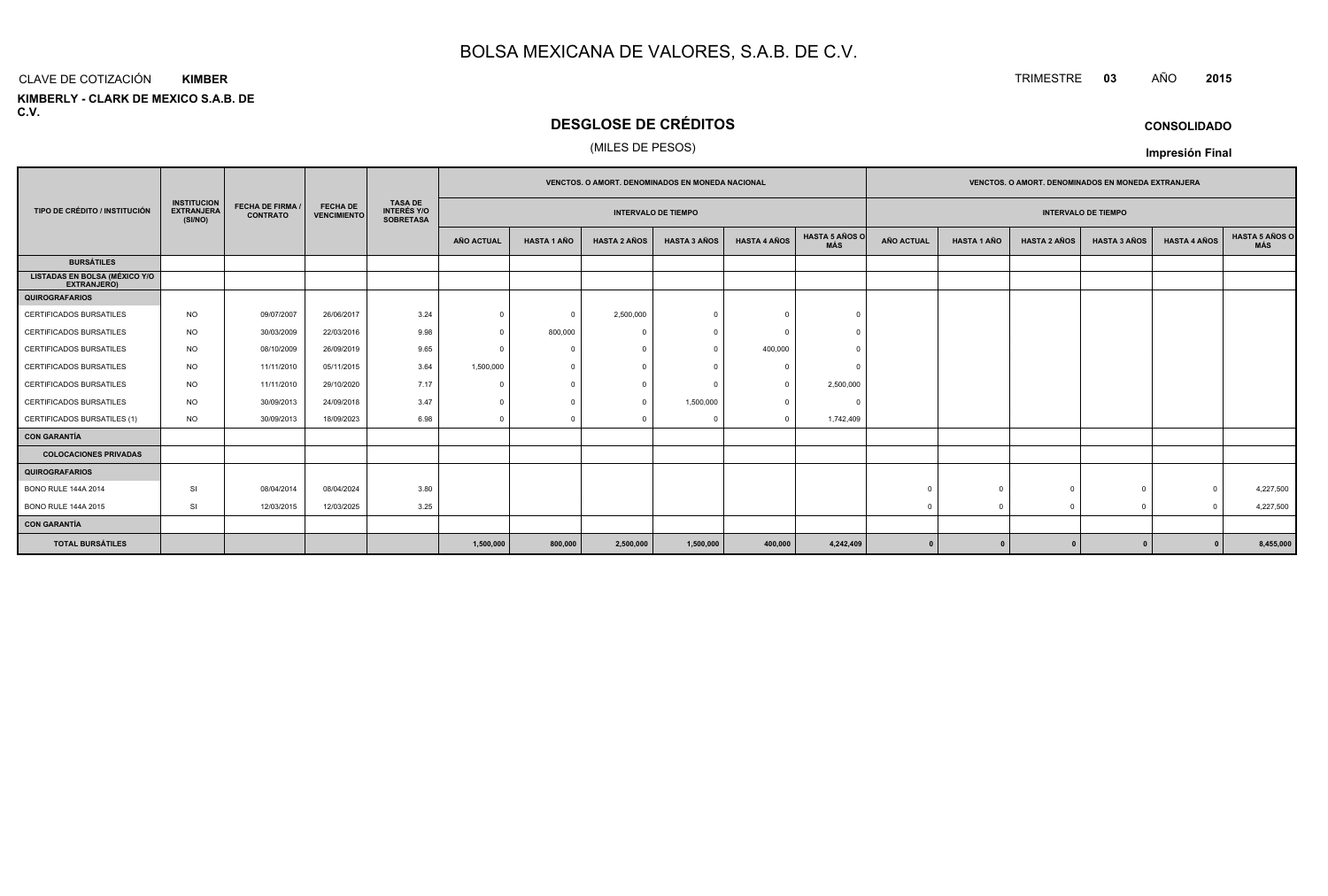#### CLAVE DE COTIZACIÓN**KIMBER**

 **KIMBERLY - CLARK DE MEXICO S.A.B. DEC.V.**

## **DESGLOSE DE CRÉDITOS**

## (MILES DE PESOS)

|                                                                                       |                                                    |                              |                                       |                   |                    | VENCTOS. O AMORT. DENOMINADOS EN MONEDA NACIONAL |                     |                     |                              | VENCTOS. O AMORT. DENOMINADOS EN MONEDA EXTRANJERA |                    |                     |                     |                     |                              |  |
|---------------------------------------------------------------------------------------|----------------------------------------------------|------------------------------|---------------------------------------|-------------------|--------------------|--------------------------------------------------|---------------------|---------------------|------------------------------|----------------------------------------------------|--------------------|---------------------|---------------------|---------------------|------------------------------|--|
| TIPO DE CRÉDITO / INSTITUCIÓN                                                         | <b>INSTITUCION</b><br><b>EXTRANJERA</b><br>(SI/NO) | <b>FECHA</b><br>CONCERTACIÓN | <b>FECHA DE</b><br><b>VENCIMIENTO</b> |                   |                    | <b>INTERVALO DE TIEMPO</b>                       |                     |                     |                              | <b>INTERVALO DE TIEMPO</b>                         |                    |                     |                     |                     |                              |  |
|                                                                                       |                                                    |                              |                                       | <b>AÑO ACTUAL</b> | <b>HASTA 1 AÑO</b> | <b>HASTA 2 AÑOS</b>                              | <b>HASTA 3 AÑOS</b> | <b>HASTA 4 AÑOS</b> | <b>HASTA 5 AÑOS O</b><br>MÁS | AÑO ACTUAL                                         | <b>HASTA 1 AÑO</b> | <b>HASTA 2 AÑOS</b> | <b>HASTA 3 AÑOS</b> | <b>HASTA 4 AÑOS</b> | <b>HASTA 5 AÑOS O</b><br>MÁS |  |
| OTROS PASIVOS CIRCULANTES Y NO<br><b>CIRCULANTES CON COSTO</b>                        |                                                    |                              |                                       |                   |                    |                                                  |                     |                     |                              |                                                    |                    |                     |                     |                     |                              |  |
| <b>TOTAL OTROS PASIVOS</b><br><b>CIRCULANTES Y NO CIRCULANTES</b><br><b>CON COSTO</b> |                                                    |                              |                                       | $\mathbf 0$       | $\Omega$           | $\mathbf 0$                                      | $\overline{0}$      | $\Omega$            | $\Omega$                     |                                                    | $\overline{0}$     | $\Omega$            | $\circ$             | $\Omega$            |                              |  |
|                                                                                       |                                                    |                              |                                       |                   |                    |                                                  |                     |                     |                              |                                                    |                    |                     |                     |                     |                              |  |
| <b>PROVEEDORES</b>                                                                    |                                                    |                              |                                       |                   |                    |                                                  |                     |                     |                              |                                                    |                    |                     |                     |                     |                              |  |
| VARIOS                                                                                | <b>NO</b>                                          | 30/09/2015                   |                                       | $\Omega$          | 1,429,864          |                                                  |                     |                     |                              |                                                    |                    |                     |                     |                     |                              |  |
| VARIOS                                                                                | <b>NO</b>                                          | 30/06/2015                   |                                       |                   |                    |                                                  |                     |                     |                              |                                                    | 1,979,332          |                     |                     |                     |                              |  |
| <b>TOTAL PROVEEDORES</b>                                                              |                                                    |                              |                                       | $\Omega$          | 1,429,864          |                                                  |                     |                     |                              | $\Omega$                                           | 1,979,332          |                     |                     |                     |                              |  |
|                                                                                       |                                                    |                              |                                       |                   |                    |                                                  |                     |                     |                              |                                                    |                    |                     |                     |                     |                              |  |
| <b>OTROS PASIVOS CIRCULANTES Y NO</b><br><b>CIRCULANTES</b>                           |                                                    |                              |                                       |                   |                    |                                                  |                     |                     |                              |                                                    |                    |                     |                     |                     |                              |  |
| VARIOS                                                                                | <b>NO</b>                                          |                              |                                       | $\Omega$          | 1,776,581          | $\mathbf 0$                                      | $\Omega$            | $\Omega$            | $\Omega$                     |                                                    |                    |                     |                     |                     |                              |  |
| BANAMEX S.A. (2)                                                                      | <b>NO</b>                                          |                              |                                       | $\Omega$          | 0                  | 101,005                                          | $\Omega$            | $\Omega$            | $\Omega$                     |                                                    |                    |                     |                     |                     |                              |  |
| VARIOS                                                                                | <b>NO</b>                                          |                              |                                       |                   | $\Omega$           | $\mathbf 0$                                      | 64,083              | $\Omega$            | 147,163                      |                                                    |                    |                     |                     |                     |                              |  |
| VARIOS                                                                                | <b>NO</b>                                          |                              |                                       |                   |                    |                                                  |                     |                     |                              |                                                    | 100,699            | $^{\circ}$          | $\overline{0}$      | $\Omega$            | $\overline{0}$               |  |
| <b>TOTAL OTROS PASIVOS</b><br><b>CIRCULANTES Y NO CIRCULANTES</b>                     |                                                    |                              |                                       | $\mathbf{0}$      | 1,776,581          | 101,005                                          | 64,083              | $\mathbf{0}$        | 147,163                      | $\cap$                                             | 100,699            | $\Omega$            | $\circ$             | $\Omega$            | $\Omega$                     |  |
|                                                                                       |                                                    |                              |                                       |                   |                    |                                                  |                     |                     |                              |                                                    |                    |                     |                     |                     |                              |  |
| <b>TOTAL GENERAL</b>                                                                  |                                                    |                              |                                       | 1,500,000         | 4,006,445          | 2,601,005                                        | 1,564,083           | 400,000             | 4,389,572                    | $\mathbf 0$                                        | 2,080,031          | 0                   | $\Omega$            | $\mathbf{0}$        | 8,455,000                    |  |

#### **OBSERVACIONES**

(1) SE INCLUYEN 7,591 DE GASTOS POR EMISIÓN DE DEUDA DISMINUIDOS DELCERTIFICADO BURSATIL CON VENCIMIENTO AL 18/09/2023.

(2) INSTRUMENTOS FINANCIEROS DERIVADOS.

TRIMESTRE **<sup>03</sup>** AÑO **<sup>2015</sup>**

**CONSOLIDADO**

**Impresión Final**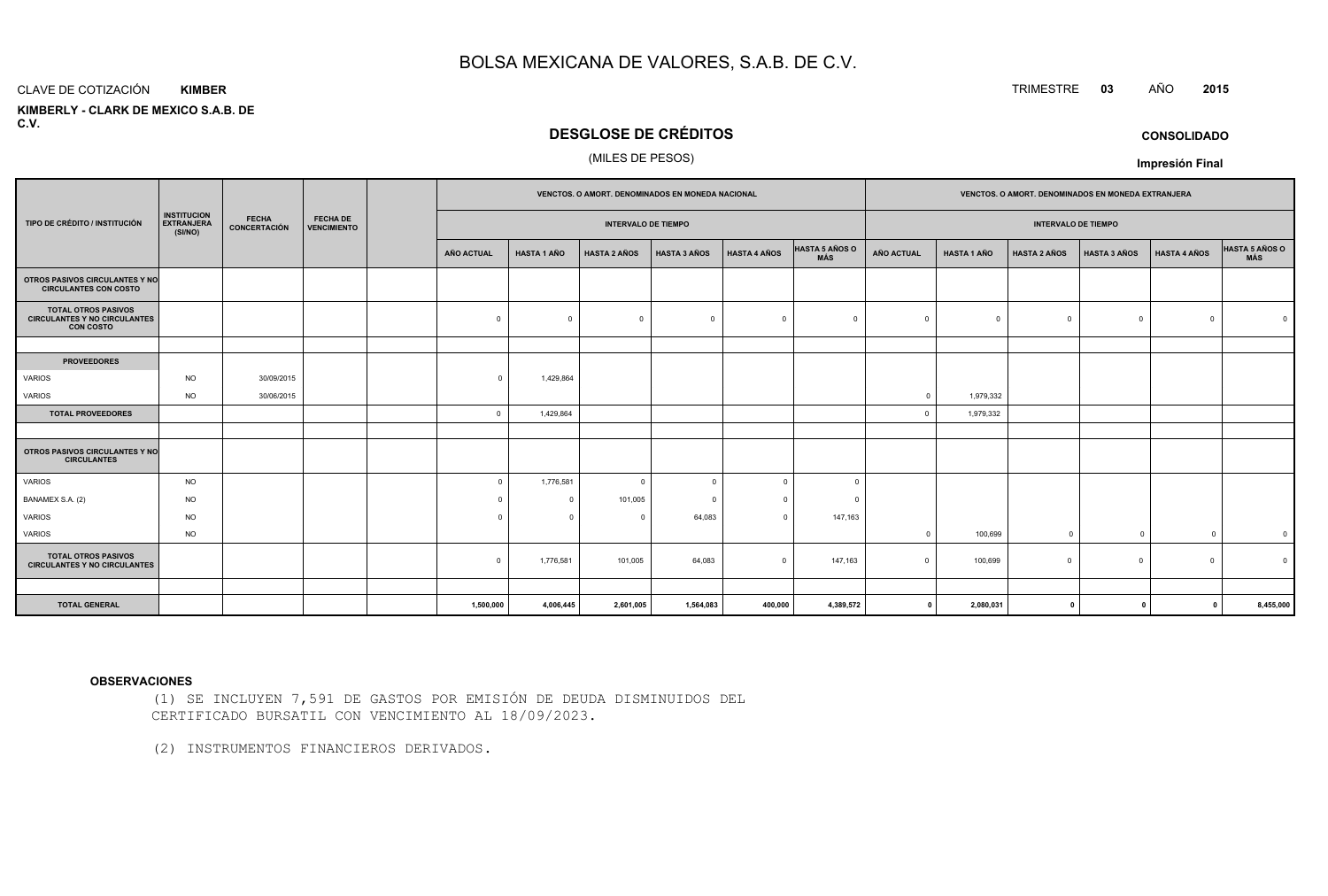#### CLAVE DE COTIZACIÓN: **KIMBER KIMBERLY - CLARK DE MEXICO S.A.B. DE C.V.**

#### **POSICIÓN MONETARIA EN MONEDA EXTRANJERA**

#### **CONSOLIDADO**

TRIMESTRE: **03** AÑO: **2015**

#### **(MILES DE PESOS)**

#### **Impresión Final**

| POSICIÓN EN MONEDA EXTRANJERA | <b>DÓLARES</b>   |                       | <b>OTRAS MONEDAS</b> | <b>TOTAL MILES DE</b> |              |
|-------------------------------|------------------|-----------------------|----------------------|-----------------------|--------------|
| (MILES DE PESOS)              | MILES DE DÓLARES | <b>MILES DE PESOS</b> | MILES DE DÓLARES     | <b>MILES DE PESOS</b> | <b>PESOS</b> |
| <b>ACTIVO MONETARIO</b>       | 158,378          | 2,678,172             | 0                    | 0                     | 2,678,172    |
| <b>CIRCULANTE</b>             | 158,378          | 2,678,172             | 0                    | 0                     | 2,678,172    |
| NO CIRCULANTE                 | 0                | 0                     | 0                    | 0                     | $\mathbf 0$  |
| <b>PASIVO</b>                 | 623,006          | 10,535,031            | 0                    | 0                     | 10,535,031   |
| <b>CIRCULANTE</b>             | 123,006          | 2,080,031             | 0                    | 0                     | 2,080,031    |
| NO CIRCULANTE                 | 500,000          | 8,455,000             | 0                    | 0                     | 8,455,000    |
| <b>SALDO NETO</b>             | -464,628         | -7,856,859            | 0                    | 0                     | $-7,856,859$ |

#### **OBSERVACIONES**

- EL TIPO DE CAMBIO UTILIZADO PARA VALUAR ESTAS PARTIDAS FUE DE \$16.91 PESOS POR UN DÓLAR ESTADOUNIDENSE.

- PARA CUBRIR LA TOTALIDAD DE LOS 500 MILLONES DE DÓLARES A LARGO PLAZO Y SUS INTERESES SE TIENEN CONTRATADOS DERIVADOS DENOMINADOS EN CROSS CURRENCY SWAP. POR LO QUE LA POSICIÓN REAL EN MONEDA EXTRANJERA ES UN ACTIVO POR \$40,317 MILES DE DÓLARES.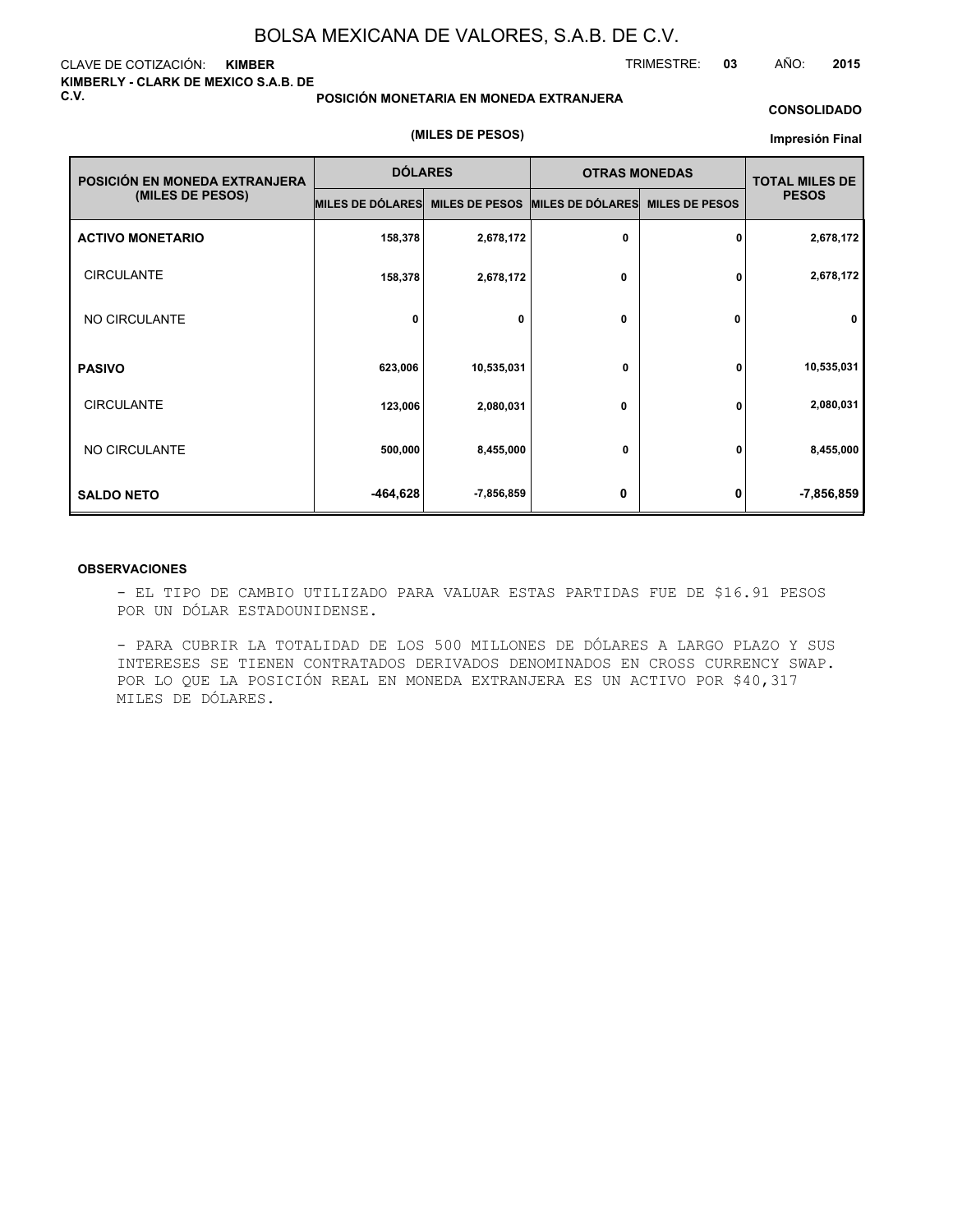**CLAVE DE COTIZACIÓN: KIMBER** 

CLAVE DE COTIZACIÓN: TRIMESTRE: **03** AÑO: **2015**

**INSTRUMENTOS DE DEUDA C.V.** PAGINA 1 / 2 **KIMBERLY - CLARK DE MEXICO S.A.B. DE**

**CONSOLIDADO**

**Impresión Final**

## **LIMITACIONES FINANCIERAS SEGÚN CONTRATO, ESCRITURAS DE LA EMISION**

LAS OBLIGACIONES DE LOS CERTIFICADOS BURSÁTILES, SON DE HACER Y NO HACER; QUE **Y/O TITULO**NO INCLUYEN RESTRICCIONES FINANCIERAS.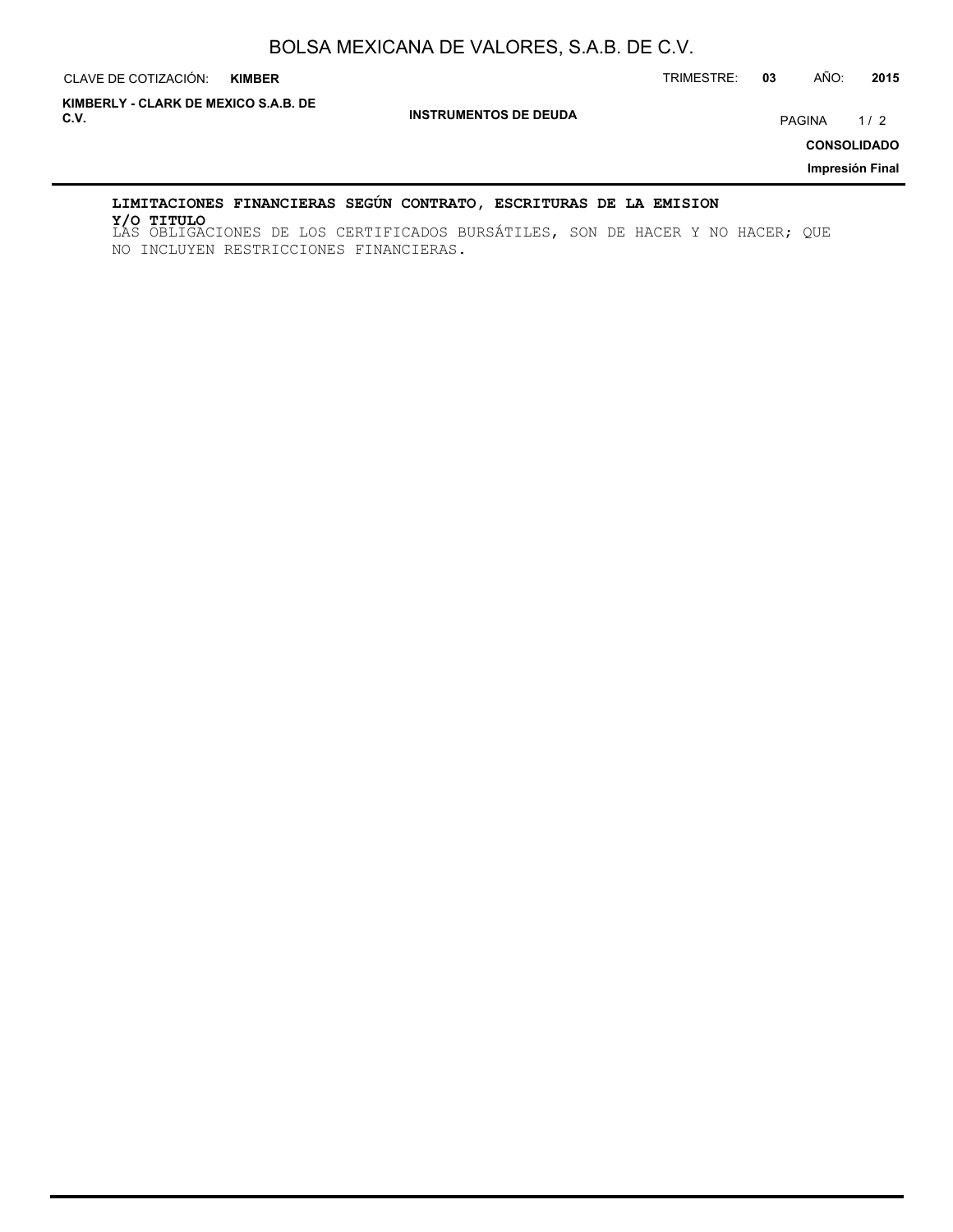| CLAVE DE COTIZACIÓN:                         | <b>KIMBER</b> |                              | TRIMESTRE: | 03            | AÑO: | 2015                                         |
|----------------------------------------------|---------------|------------------------------|------------|---------------|------|----------------------------------------------|
| KIMBERLY - CLARK DE MEXICO S.A.B. DE<br>C.V. |               | <b>INSTRUMENTOS DE DEUDA</b> |            | <b>PAGINA</b> |      | 2/2<br><b>CONSOLIDADO</b><br>Impresión Final |
|                                              |               |                              |            |               |      |                                              |

**SITUACIÓN ACTUAL DE LAS LIMITACIONES FINANCIERAS**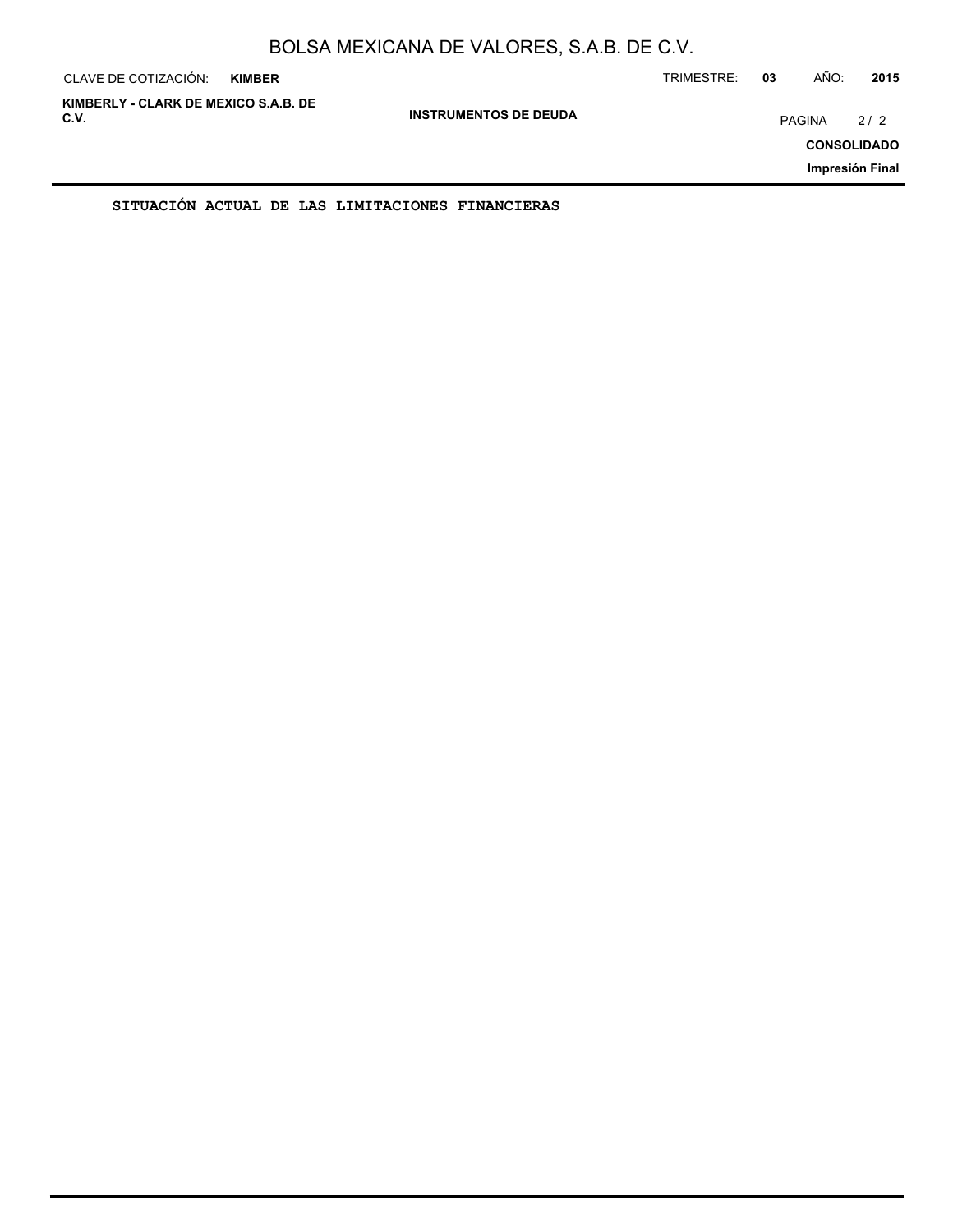CLAVE DE COTIZACIÓN TRIMESTRE **03** AÑO **2015 KIMBER**

**KIMBERLY - CLARK DE MEXICO S.A.B. DE C.V.**

# **DISTRIBUCIÓN DE INGRESOS POR PRODUCTO**

## **INGRESOS TOTALES (MILES DE PESOS)**

**CONSOLIDADO**

**Impresión Final**

| <b>PRINCIPALES PRODUCTOS O LINEA</b>      | <b>VENTAS</b>  |                | $%$ DE<br><b>PARTICIPACION EN</b> | <b>PRINCIPALES</b> |                 |  |  |  |  |  |  |  |
|-------------------------------------------|----------------|----------------|-----------------------------------|--------------------|-----------------|--|--|--|--|--|--|--|
| <b>DE PRODUCTOS</b>                       | <b>VOLUMEN</b> | <b>IMPORTE</b> | <b>EL MERCADO</b>                 | <b>MARCAS</b>      | <b>CLIENTES</b> |  |  |  |  |  |  |  |
| <b>INGRESOS NACIONALES</b>                |                |                |                                   |                    |                 |  |  |  |  |  |  |  |
| PROD. AL CONSUMIDOR                       | 0              | 22,493,837     | 0.00                              |                    |                 |  |  |  |  |  |  |  |
| <b>INGRESOS POR EXPORTACIÓN</b>           |                |                |                                   |                    |                 |  |  |  |  |  |  |  |
| <b>INFORMACION TOTAL</b>                  | 0              | 1,229,287      | 0.00                              |                    |                 |  |  |  |  |  |  |  |
| INGRESOS DE SUBSIDIARIAS EN EL EXTRANJERO |                |                |                                   |                    |                 |  |  |  |  |  |  |  |
| <b>INFORMACION TOTAL</b>                  | 0              | $\Omega$       | 0.00                              |                    |                 |  |  |  |  |  |  |  |
| <b>TOTAL</b>                              | 0              | 23,723,124     |                                   |                    |                 |  |  |  |  |  |  |  |

**OBSERVACIONES**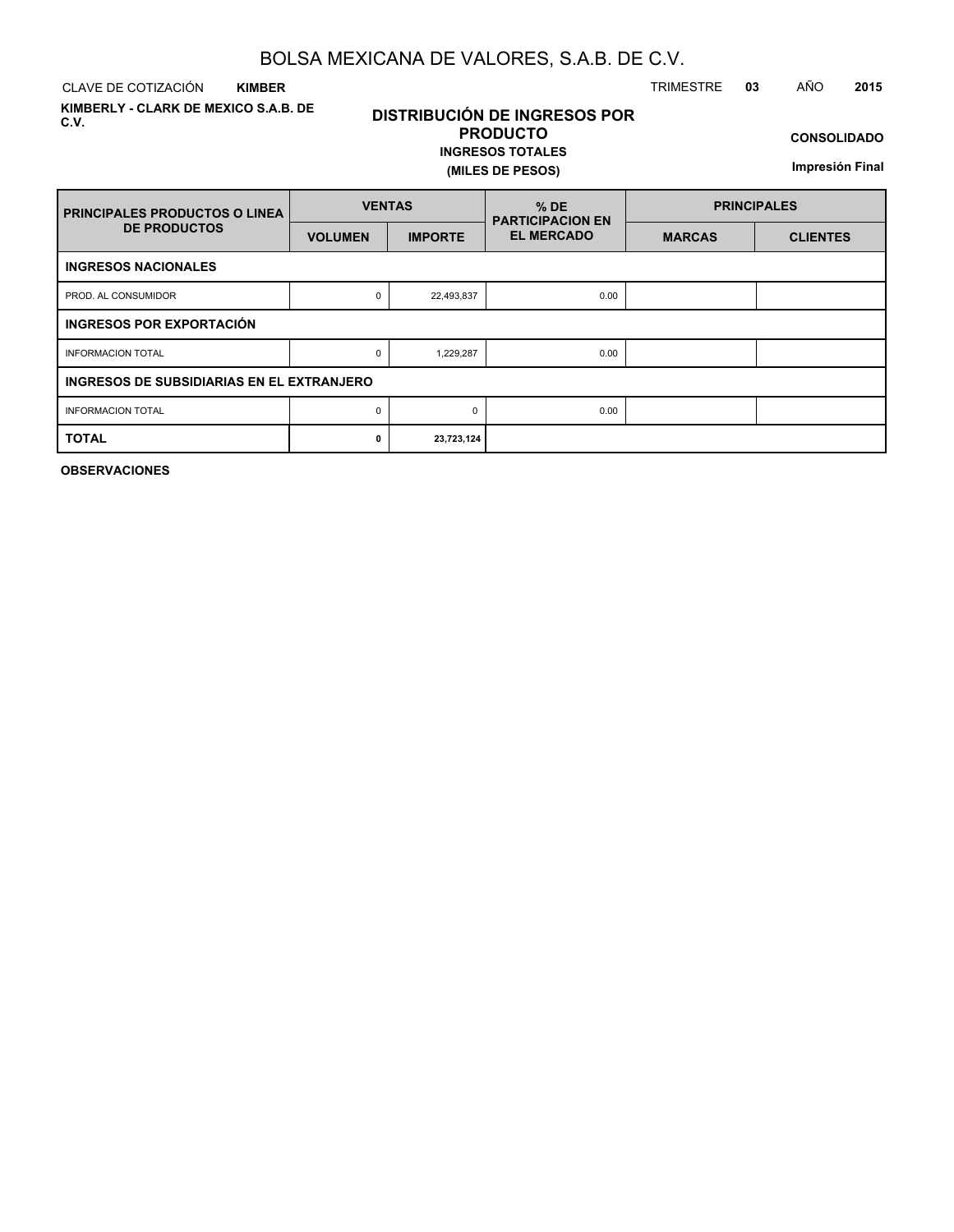**KIMBERLY - CLARK DE MEXICO S.A.B. DE C.V.**CLAVE DE COTIZACIÓN**KIMBER**

# **INTEGRACIÓN DEL CAPITAL SOCIALPAGADO**

#### **CARACTERISTICAS DE LAS ACCIONES**

**CONSOLIDADO**

**<sup>03</sup>** AÑO

**Impresión Final**

| <b>SERIES</b> | <b>VALOR NOMINAL(\$)</b> | <b>CUPÓN</b>   |                     | <b>NUMERO DE ACCIONES</b> | <b>CAPITAL SOCIAL</b> |                          |             |                 |
|---------------|--------------------------|----------------|---------------------|---------------------------|-----------------------|--------------------------|-------------|-----------------|
|               |                          | <b>VIGENTE</b> | <b>PORCIÓN FIJA</b> | <b>PORCIÓN VARIABLE</b>   | <b>MEXICANOS</b>      | <b>LIBRE SUSCRIPCIÓN</b> | <b>FIJO</b> | <b>VARIABLE</b> |
| I٨            | 0.00000                  | 47             | 1,610,057,370       |                           | 1,610,057,370         |                          | 4,385       | $\mathbf{0}$    |
| lв            | 0.00000                  | 47             | 1,485,504,035       |                           |                       | 1,485,504,035            | 4,059       | $\mathbf 0$     |
| <b>TOTAL</b>  |                          |                | 3,095,561,405       |                           | 1,610,057,370         | 1,485,504,035            | 8,444       | $\Omega$        |

**TOTAL DE ACCIONES QUE REPRESENTAN EL CAPITAL SOCIAL PAGADO A LAFECHA DE ENVIO DE LA INFORMACIÓN:** $3,095,561,405$ 

TRIMESTRE

**OBSERVACIONES**

**<sup>2015</sup>**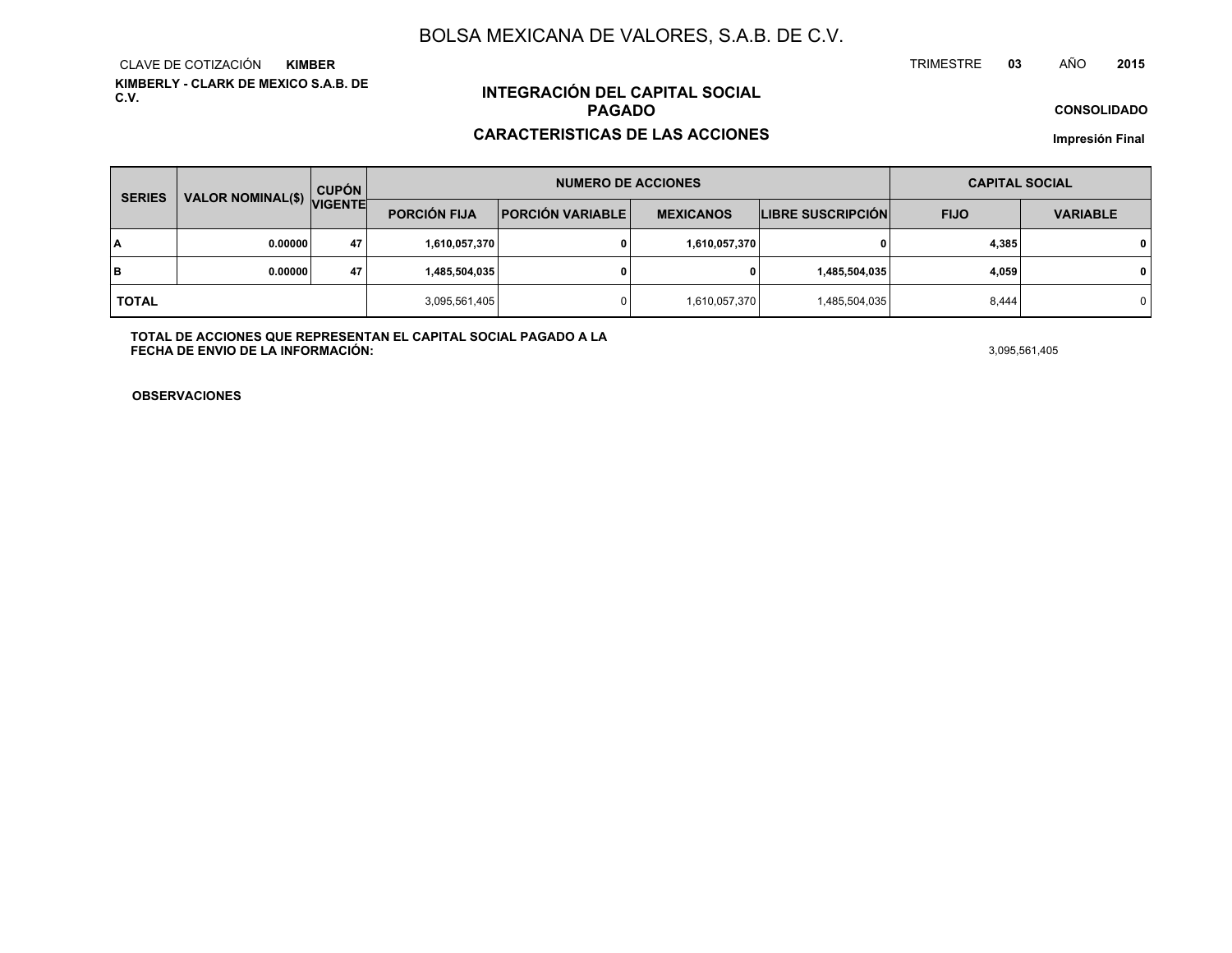CLAVE DE COTIZACIÓN: **KIMBER**

**KIMBERLY - CLARK DE MEXICO S.A.B. DE C.V.** *A* **PAGINA <b>***11* **<b>4 PAGINA** *4 PAGINA <i>4 PAGINA 4 PAGINA 4 PAGINA <i>4 PAGINA*

**INSTRUMENTOS FINANCIEROS DERIVADOS**

TRIMESTRE: **03** AÑO: **2015**

 $1/4$ 

**CONSOLIDADO**

**Impresión Final**

INFORMACIÓN CUALITATIVA =======================

KIMBER MANTIENE LA POLÍTICA DE QUE EL USO DE DERIVADOS OBEDEZCA EXCLUSIVAMENTE A FINES DE COBERTURA. LA ENTIDAD CUENTA CON PROCEDIMIENTOS INTERNOS Y CONTROLES QUE VERIFICAN QUE DICHOS INSTRUMENTOS FINANCIEROS CUMPLAN CON ESE FIN.

EL PROCEDIMIENTO QUE SIGUE LA ENTIDAD PARA LA CONTRATACIÓN DE UN INSTRUMENTO FINANCIERO DERIVADO ES EL SIGUIENTE:

EL GERENTE DE FINANZAS REALIZA UN ANÁLISIS DE LOS RIESGOS (VALOR EN RIESGO), LIQUIDEZ Y ALTERNATIVAS DE COBERTURA QUE EXISTEN EN EL MERCADO Y QUE HAN SIDO EXPUESTOS POR LAS DISTINTAS INSTITUCIONES FINANCIERAS CON LAS QUE LA ENTIDAD TRABAJA. EL GERENTE DE FINANZAS LE PRESENTA DICHO ESTUDIO Y SU RECOMENDACIÓN AL DIRECTOR DE FINANZAS EL CUAL ANALIZA Y POSTERIORMENTE SOMETE A CONSIDERACIÓN DEL DIRECTOR GENERAL UNA RECOMENDACIÓN. FINALMENTE, TAL RECOMENDACIÓN ES PRESENTADA AL PRESIDENTE DEL CONSEJO QUIEN DA LA APROBACIÓN O NEGATIVA SOBRE LA CONTRATACIÓN DEL INSTRUMENTO FINANCIERO DERIVADO EN CUESTIÓN.

CUANDO UN DERIVADO HA SIDO CONTRATADO, EL ESQUEMA DE COBERTURA A QUE SE REFIERE, SE PRESENTA AL COMITÉ DE AUDITORÍA INTEGRADO POR CONSEJEROS INDEPENDIENTES Y FINALMENTE SE EXPONE AL CONSEJO DE ADMINISTRACIÓN EN LA SESIÓN INMEDIATA SIGUIENTE, CON EL FIN DE MANTENER DEBIDAMENTE INFORMADOS A LOS CONSEJEROS.

RIESGOS SUJETOS DE COBERTURA ===============================

KIMBER TIENE UNA DEUDA POR 500 MILLONES DE DÓLARES ESTADOUNIDENSES COLOCADOS EN LOS MERCADOS INTERNACIONALES, LA MITAD DE ÉSTOS FUERON CONTRATADOS EN 2014 A UNA TASA FIJA DE 3.8% ANUAL Y EL OTRO 50% SE COLOCÓ DURANTE EL PRIMER TRIMESTRE DE 2015 A UNA TASA FIJA DE 3.25% ANUAL, AMBOS CON VENCIMIENTOS A 10 AÑOS.

DEL 100% DE LA DEUDA DE KIMBER ALREDEDOR DEL 56% ESTÁ DENOMINADA EN PESOS BAJO LA MODALIDAD DE CERTIFICADOS BURSÁTILES DE LARGO PLAZO CON TASAS FIJAS Y VARIABLES. LA ADMINISTRACIÓN SE HA PREOCUPADO POR REDUCIR LA EXPOSICIÓN EN VARIACIONES DE TASAS DE INTERÉS SOBRE DICHOS CERTIFICADOS BURSÁTILES BUSCANDO UN EQUILIBRIO ENTRE TASAS. CUANDO EN EL MERCADO MEXICANO SE HAN GENERADO OPORTUNIDADES PARA MANTENER DICHO BALANCE, LA ENTIDAD HA RECURRIDO A INSTRUMENTOS FINANCIEROS DERIVADOS PARA LOGRAR DICHO FIN.

LA ENTIDAD NO TIENE RESTRICCIONES SOBRE LOS MERCADOS DE NEGOCIACIÓN DONDE SE CONTRATEN DICHOS INSTRUMENTOS FINANCIEROS DERIVADOS, ESTOS ESTARÁN EN FUNCIÓN DE LAS CARACTERÍSTICAS DEL DERIVADO.

LA POLÍTICA DE KIMBER SOBRE LLAMADAS DE MARGEN Y COLATERALES SE DECIDEN DEPENDIENDO DEL INSTRUMENTO FINANCIERO DERIVADO QUE SE TRATE EN CUESTIÓN. DADO QUE LA POLÍTICA DE LA COMPAÑÍA ES SOLO LA CONTRATACIÓN DE DERIVADOS DE COBERTURA Y NO DE NEGOCIACIÓN NO ES APLICABLE EL VAR.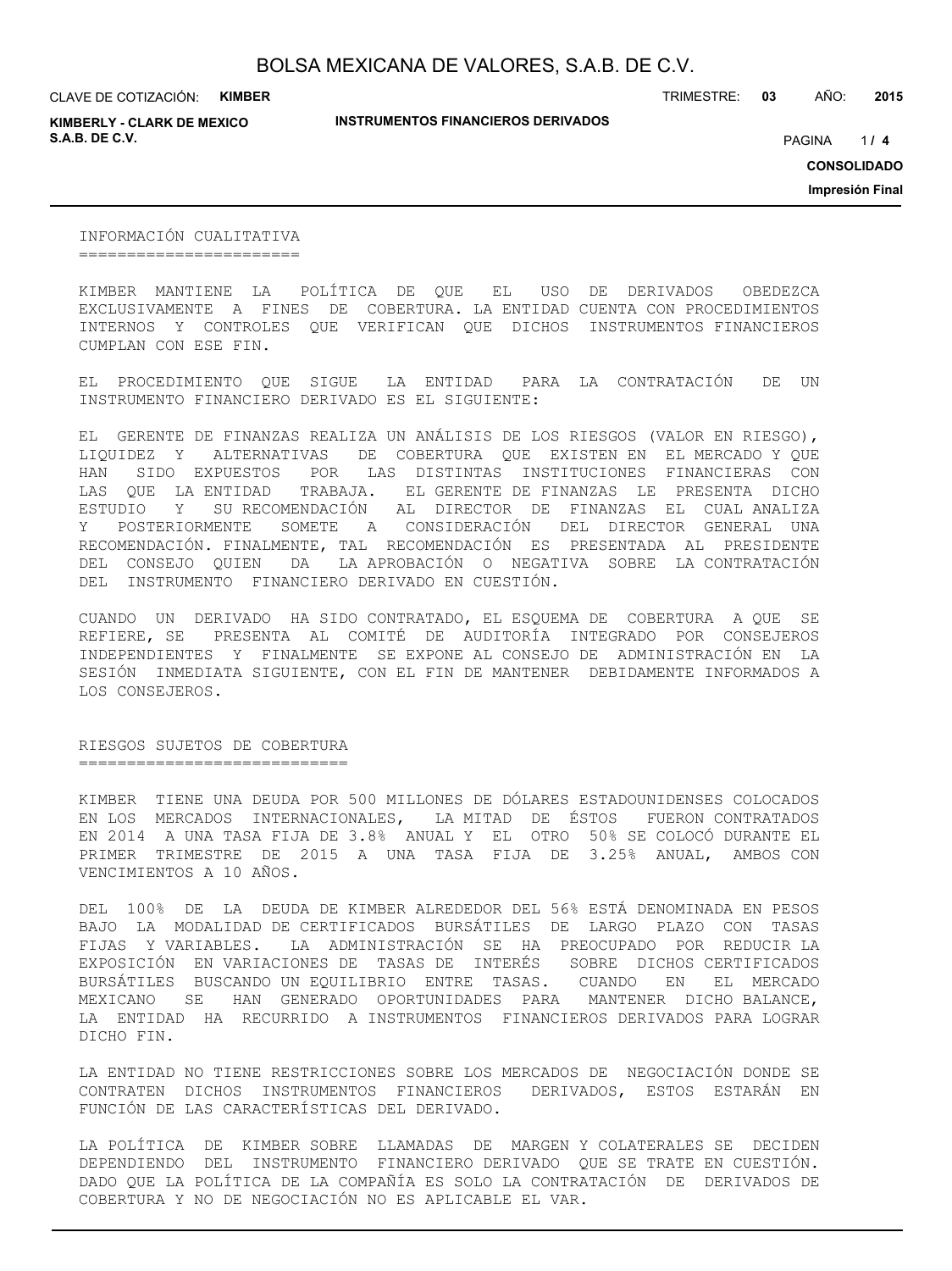CLAVE DE COTIZACIÓN: **KIMBER**

**INSTRUMENTOS FINANCIEROS DERIVADOS**

TRIMESTRE: **03** AÑO: **2015**

**KIMBERLY - CLARK DE MEXICO S.A.B. DE C.V.** PAGINA **/ 4**

 $214$ 

**CONSOLIDADO**

**Impresión Final**

LOS PROCEDIMIENTOS INTERNOS SON AUDITADOS POR EL AUDITOR INTERNO Y LAS CIFRAS REFLEJADAS EN LOS ESTADOS FINANCIEROS PRODUCTO DE LAS OPERACIONES CON INSTRUMENTOS FINANCIEROS DERIVADOS SON AUDITADAS POR EL DESPACHO DE AUDITORÍA EXTERNO CON EL QUE CUENTA LA ENTIDAD.

CROSS CURRENCY SWAPS ====================

CON LA FINALIDAD DE CUBRIR LA EXPOSICIÓN AL RIESGO DE TIPO DE CAMBIO Y DE TASA DE INTERÉS DE LA DEUDA CONTRATADA EN DÓLARES ESTADOUNIDENSES DURANTE 2014 Y 2015, LA ENTIDAD CUENTA CON INSTRUMENTOS FINANCIEROS DERIVADOS CROSS CURRENCY SWAPS LOS CUALES CONVIERTEN EL MONTO TOTAL DE LA DEUDA DE 500 MILLONES DE DÓLARES ESTADOUNIDENSES A UN MONTO DE DEUDA EN PESOS, AL MISMO TIEMPO LA EMISIÓN 2014 CONVIERTE LA TASA DE INTERÉS FIJA ANUAL EN DÓLARES DE 3.8% A TASAS EN PESOS. EL 80% DE LA EMISION 2014 A 6.85% ANUAL FIJA Y EL 20% RESTANTE A VARIABLE EN PESOS A TIIE MÁS 0.05%; Y DE LA EMISIÓN 2015 CONVIERTE LA TASA DE INTERÉS FIJA ANUAL EN DÓLARES DE 3.25% A 6.21% ANUAL FIJA EN PESOS EL 50% DEL TOTAL Y VARIABLE EN PESOS A TIIE MÁS 0.22% EL OTRO 50%.

DEBIDO A QUE TANTO EL IMPORTE DEL VENCIMIENTO DE CAPITAL COMO LOS PAGOS DE INTERÉS SON IGUALES A LAS DEL CRÉDITO CONTRATADO, SE DESIGNÓ A ESTOS CONTRATOS COMO INSTRUMENTOS DE COBERTURA; LOS QUE CONVIERTEN A TASA FIJA EN PESOS SE MANEJAN COMO COBERTURA DE FLUJO DE EFECTIVO Y LOS QUE CONVIERTEN A TASA VARIABLE EN PESOS SE MANEJAN COMO COBERTURA DE VALOR RAZONABLE Y EN AMBOS CASOS LOS EFECTOS EN RESULTADOS SE RECONOCEN CONFORME SE MODIFICA EL TIPO DE CAMBIO DE LA PARTIDA PROTEGIDA EN EL PERIODO.

SWAP DE TASAS DE INTERÉS POR CRÉDITOS EN MONEDA NACIONAL ========================================================

AL 30 DE SEPTIEMBRE DE 2015, KIMBER TIENE FINANCIAMIENTOS EN CERTIFICADOS BURSÁTILES POR \$10,950 MILLONES DE PESOS. DE DICHO TOTAL, \$5,500 ESTÁN CONTRATADOS A TASA VARIABLE.

CON LA FINALIDAD DE REDUCIR EL RIESGO EN LAS VARIACIONES EN TASAS DE INTERÉS EL 9 DE JULIO DE 2007 SE REALIZÓ CON EL BANCO NACIONAL DE MÉXICO, S.A. UN CONTRATO DE INTERCAMBIO DE TASAS DE INTERÉS POR UN MONTO DE \$1,500 MILLONES DE PESOS PARA CONVERTIR EL PERFIL DE PAGO DE INTERÉS DE TASA VARIABLE A TASA FIJA DE 8.01% ANUAL Y CON VENCIMIENTOS MENSUALES. LA FECHA DE VENCIMIENTO DE ESTE CONTRATO ES EL 26 DE JUNIO DE 2017. ESTOS 1,500 MILLONES FORMAN PARTE DE UNA EMISIÓN DE CERTIFICADOS BURSÁTILES POR 2,500 MILLONES EMITIDOS EN 2007, LOS CUALES PAGAN INTERESES A TIIE – 10 PUNTOS BASE.

DEBIDO A QUE TANTO EL IMPORTE COMO LOS VENCIMIENTOS DEL CAPITAL Y LOS PAGOS DE INTERÉS SON IGUALES A LA PORCIÓN DEL CRÉDITO, SE DESIGNÓ A ESTE CONTRATO COMO INSTRUMENTO DE COBERTURA DE FLUJOS DE EFECTIVO.

KIMBER HA MANTENIDO LA POLÍTICA DE USAR A LA MISMA INSTITUCIÓN FINANCIERA CON LA QUE SE CONTRATA EL INSTRUMENTO FINANCIERO DERIVADO COMO AGENTE DE CÁLCULO O VALUADOR, EN ESE SENTIDO LA ENTIDAD RECIBE INFORMACIÓN MENSUAL SOBRE EL VALOR RAZONABLE DE DICHO INSTRUMENTO.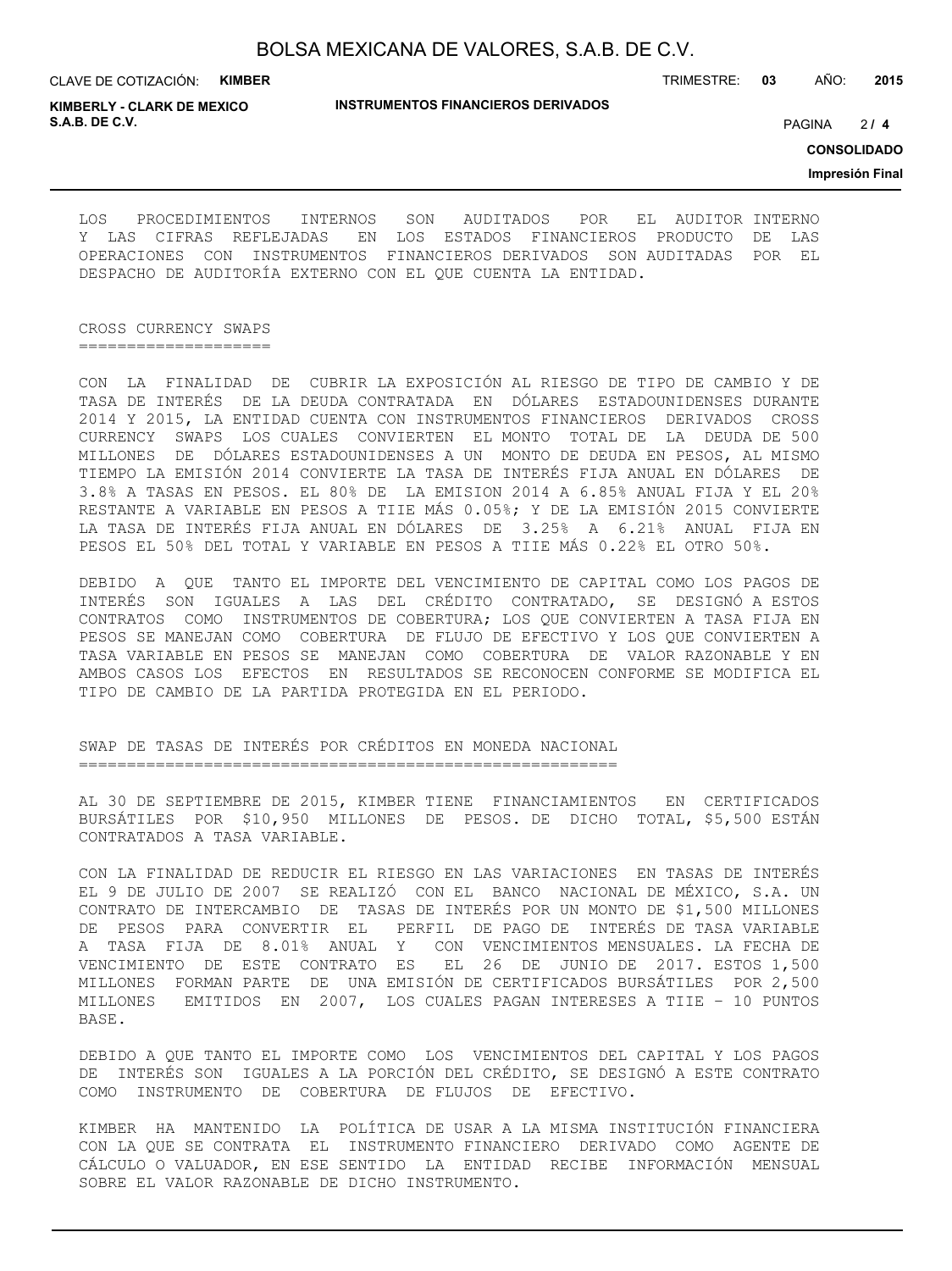CLAVE DE COTIZACIÓN: **KIMBER**

**INSTRUMENTOS FINANCIEROS DERIVADOS**

TRIMESTRE: **03** AÑO: **2015**

**KIMBERLY - CLARK DE MEXICO S.A.B. DE C.V.** PAGINA **/ 4**

 $3/4$ 

**CONSOLIDADO**

**Impresión Final**

INFORMACIÓN DE RIESGOS EN EL USO DE DERIVADOS E INFORMACIÓN CUANTITATIVA ========================================================================

LA ENTIDAD CUENTA CON RECURSOS PROPIOS Y LÍNEAS DE CRÉDITO NO COMPROMETIDAS CON DIVERSAS INSTITUCIONES FINANCIERAS LAS CUALES PUDIERA ACCESAR PARA ATENDER CUALQUIER NECESIDAD DE FONDOS POR EL USO DE DERIVADOS. AL 30 DE SEPTIEMBRE DE 2015, LA POSICIÓN DE EFECTIVO ES DE \$9,780 MILLONES DE PESOS.

A LA FECHA DE ESTE REPORTE NO SE HA IDENTIFICADO NINGÚN RIESGO O CONTINGENCIA FUTURA EN LA POSICIÓN DE LOS INSTRUMENTOS FINANCIEROS DERIVADOS, DE LA MISMA MANERA NO EXISTE NINGUNA EVENTUALIDAD O CAMBIO EN EL VALOR DE LOS SUBYACENTES QUE IMPLIQUE QUE EL USO DE LOS DERIVADOS ACTUALMENTE CONTRATADOS DIFIERA DE LOS ORIGINALMENTE CONTRATADOS NI QUE IMPLIQUE LA PÉRDIDA PARCIAL O TOTAL DE LAS COBERTURAS, POR LO TANTO, SE ESTIMA NO ASUMIR NUEVAS OBLIGACIONES CON RELACIÓN A ESTOS DERIVADOS.

LA ENTIDAD PARA LA MEDICIÓN DE EFECTIVIDAD USA EL MÉTODO DE COMPENSACIÓN DE RAZONES; POR LO QUE LAS COBERTURAS SON ALTAMENTE EFECTIVAS.

EL VALOR RAZONABLE DE ESTOS CONTRATOS ES UN ACTIVO A LARGO PLAZO POR \$1,700.0 MILLONES DE PESOS DE CROSS CURRENCY SWAP Y UN PASIVO A LARGO PLAZO POR \$101.0 MILLONES DE PESOS DE SWAP DE TASAS DE INTERÉS Y LA CONTRAPARTIDA NETA DE IMPUESTOS SE PRESENTA COMO PARTE DE OTROS RESULTADOS INTEGRALES EN EL CAPITAL CONTABLE. DURANTE 2015 SE RECONOCIÓ UN EFECTO FAVORABLE EN LOS RESULTADOS DEL PERIODO POR \$951.8 MILLONES DE PESOS.

DURANTE EL TRIMESTRE, NO SE VENCIÓ NINGÚN INSTRUMENTO FINANCIERO DERIVADO. DE LA MISMA MANERA, NINGUNA LLAMADA DE MARGEN FUE RECIBIDA DURANTE DICHO PERIODO Y NO HUBO CONTRATACIÓN ALGUNA.

AL 30 DE SEPTIEMBRE DE 2015, NO SE HA PRESENTADO NINGÚN INCUMPLIMIENTO CON RELACIÓN A ESTOS INSTRUMENTOS FINANCIEROS DERIVADOS.

AUN CUANDO DICHOS INSTRUMENTOS FINANCIEROS DERIVADOS NO ESTÁ NI REMOTAMENTE CERCANOS A LOS LÍMITES IMPUESTOS POR LA CNBV PARA PRESENTAR LA TABLA 1, ÉSTA SE ADJUNTA EN ARAS DE ACLARAR AÚN MÁS LA INFORMACIÓN A NUESTROS INVERSIONISTAS.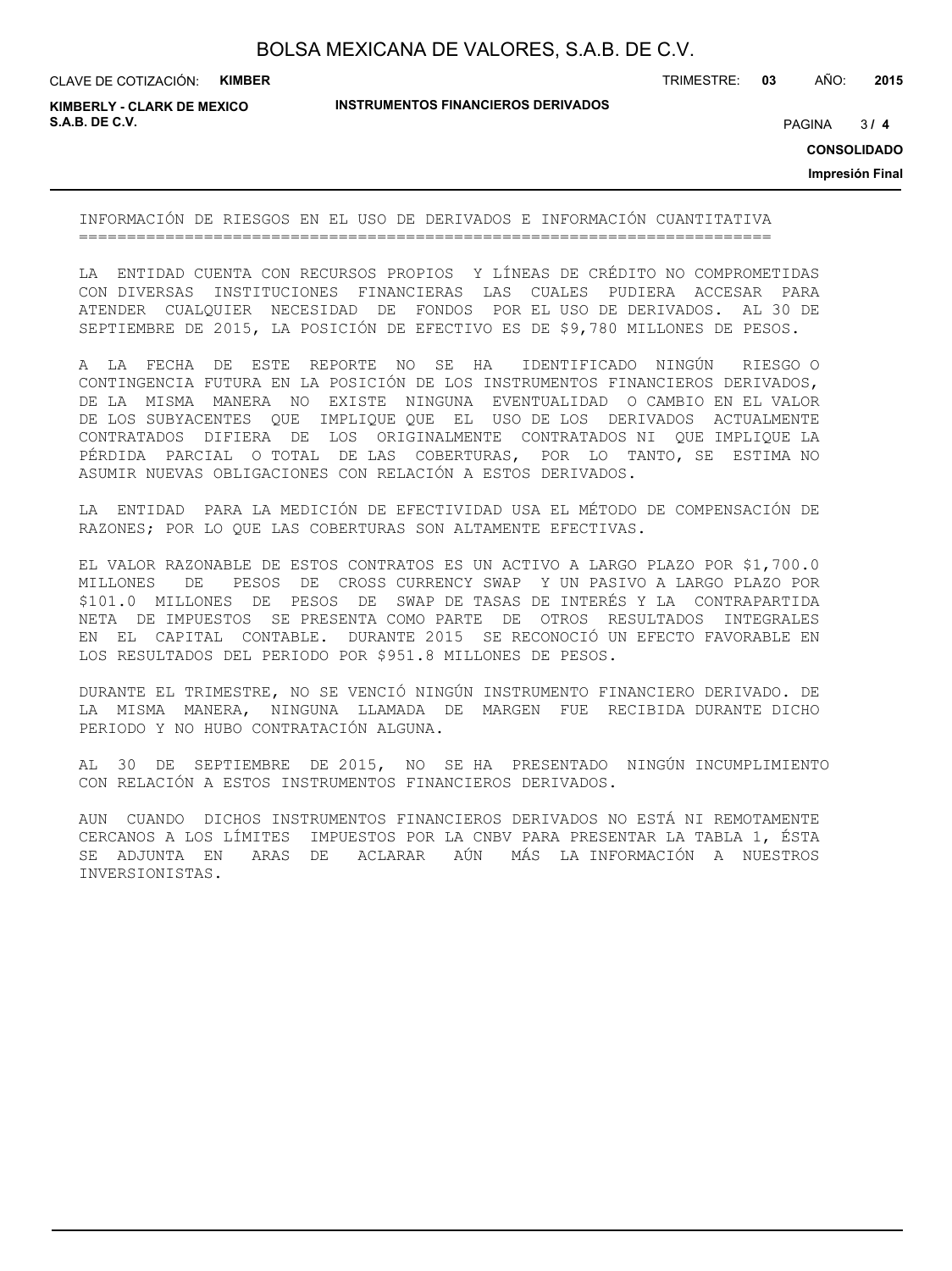| CLAVE DE COTIZACIÓN: KIMBER                                            |                                                    |                                      |                                                                               |       |                                                                                                              | TRIMESTRE: 03    |                                               | AÑO:   | 2015               |
|------------------------------------------------------------------------|----------------------------------------------------|--------------------------------------|-------------------------------------------------------------------------------|-------|--------------------------------------------------------------------------------------------------------------|------------------|-----------------------------------------------|--------|--------------------|
| <b>KIMBERLY - CLARK DE MEXICO</b>                                      |                                                    |                                      | <b>INSTRUMENTOS FINANCIEROS DERIVADOS</b>                                     |       |                                                                                                              |                  |                                               |        |                    |
| S.A.B. DE C.V.                                                         |                                                    |                                      |                                                                               |       |                                                                                                              |                  |                                               | PAGINA | 4/4                |
|                                                                        |                                                    |                                      |                                                                               |       |                                                                                                              |                  |                                               |        | <b>CONSOLIDADO</b> |
|                                                                        |                                                    |                                      |                                                                               |       |                                                                                                              |                  |                                               |        | Impresión Final    |
| (CIFRAS EN MILLONES DE PESOS)                                          |                                                    |                                      |                                                                               |       |                                                                                                              |                  |                                               |        |                    |
| TIPO<br>DE<br>DERIVADO, COBERT. /VALOR<br>VALOR<br>$\circ$<br>CONTRATO | FINES<br>DE<br>FINES<br>TALES<br>COMO<br>NEGOCIAC. | MONTO<br>NOCIONAL<br>U OTROS NOMINAL | VALOR DEL ACTIVO VALOR MONTOS COLATERAL<br>REFERENCIA<br>TRIM.<br>ACTUAL ANT. | TRIM. | SUBYACENTE/ RAZONABLE<br>VARIABLE DE NEG.-ACTIVO VENC. CREDITO/<br>POS.-PASIVO<br>TRIM. TRIM.<br>ACTUAL ANT. | DE<br>POR<br>AÑO | /LINEAS DE<br>VALORES<br>DADOS EN<br>GARANTÍA |        |                    |
| CROSS COBER-<br>CURRENCY TURA<br>SWAP 2014 USD                         |                                                    | \$250<br>MILL.<br>USD                |                                                                               |       | $$-1, 112.9$ $$-666.6$ (1) $N/A$                                                                             |                  |                                               |        |                    |
| CROSS COBER- \$250<br>CURRENCY TURA<br>SWAP 2015 USD                   |                                                    | MILL.<br>USD                         |                                                                               |       | $$-587.1$ $$-141.5$ (1)                                                                                      |                  | N/A                                           |        |                    |
| SWAP<br>DE<br>TASA<br>DE<br><b>INTERÉS</b>                             | TURA                                               |                                      | COBER- $$1,500$ TIEE TIIE $$$ 101.0 $$114.9$ (2)<br>$-0.10$ % $-0.10$ %       |       |                                                                                                              |                  | N/A                                           |        |                    |

(1) UN SOLO VENCIMIENTO A LOS DIEZ AÑOS DE EMISIÓN. (2) UN SOLO VENCIMIENTO EN 2017.

ANÁLISIS DE SENSIBILIDAD Y CAMBIOS EN EL VALOR RAZONABLE ========================================================

DEBIDO A QUE LOS DERIVADOS CON LOS QUE CUENTA LA ENTIDAD AL CIERRE DEL EJERCICIO SON DERIVADOS DE COBERTURA, NO SE REQUIERE DE UN ANÁLISIS DE SENSIBILIDAD. INDEPENDIENTEMENTE DEL VALOR DEL SUBYACENTE, DEBIDO A QUE TANTO EL IMPORTE COMO LOS VENCIMIENTOS DE CAPITAL Y LOS PAGOS DE INTERÉS SON IGUALES A LA PORCIÓN DEL CRÉDITO, DICHO DERIVADO ES EFECTIVO Y LO SERÁN HASTA SU VENCIMIENTO. ADICIONADO A QUE PASE LO QUE PASE, LOS EFECTOS DE CAMBIOS EN LA EXPOSICIÓN NO AFECTAN LOS RESULTADOS.